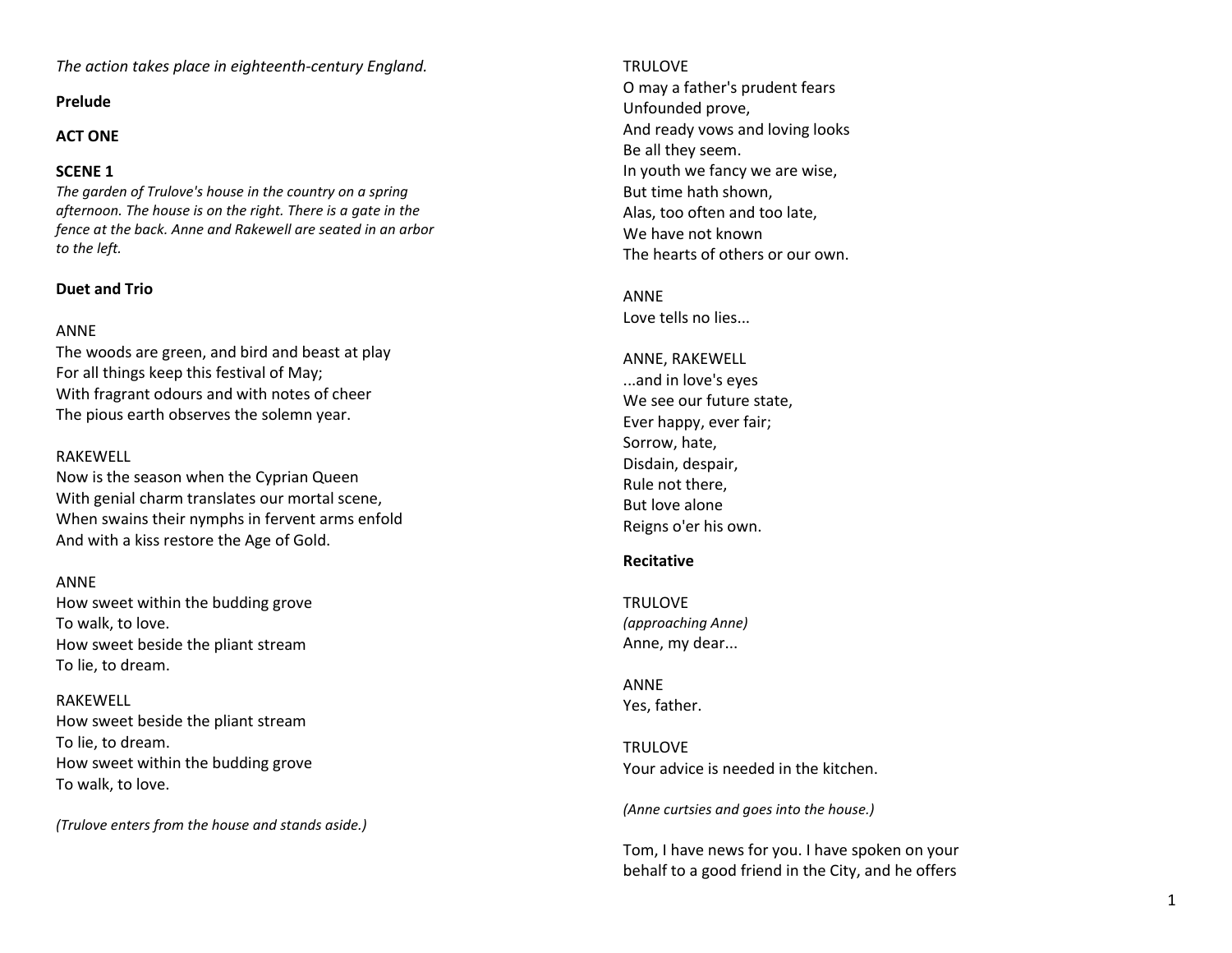you a position in his counting house.

### RAKEWELL

You are too generous, sir. You must not think me ungrateful if I do not immediately accept what you propose, but I have other prospects in view.

## TRULOVE

Your reluctance to seek steady employment makes me uneasy.

## RAKEWELL

Be assured your daughter shaII not marry a poor man.

## **TRULOVE**

So he be honest, she may take a poor husband if she choose, but I am resolved she shall never marry a lazy one.

*(He goes into the house.)*

RAKEWELL The old fool!

## **Recitative and Aria**

Here I stand, my constitution sound, my frame not ill -favoured, my wit ready, my heart light. I play the industrious apprentice in **a** copy -book? I submit to the drudge's yoke? I slave through a lifetime to enrich others, and then be thrown away like *a* gnawed bone? Not I! Have not grave doctors assured us that good works are of no avail for Heaven predestines all? In my fashion I may profess

*(Rakewell rushes into the house. Shadow reaches aver the garden gate, unlatches it and enters the garden. Rakewell returns with Anne and Trulove.)*

## **Recitative and Quartet**

## SHADOW

Fair lady*,* gracious gentlemen, a servant begs your pardon for your time, but there is much to tell. Tom Rakewell had an uncle, one long parted from his native land. Him I served many years. Served him in the many trades he served in turn; and all to his profit. Yes, profit was perpetually his. It was, indeed, his family, his friend, his hour of amusement, his life. But all his brilliant progeny of gold could not caress him when he lay dying. Sick for his home, sick for a memory of pleasure or of love, his thoughts were but of England. There, at least, he felt, his profit could be pleasure to an eager youth; for such, by counting years upon his fumbling fingers, he knew that you must be, good sir. Well, he is dead. And I am here with this commission: to tell Tom Rakewell that an unloved and forgotten uncle loved and remembered. You are a rich man.

## RAKEWELL

I wished but once. I knew That surely my wish would come true, That I Had but to speak at last And Fate would smile when Fortune cast The die. I knew!

*(to Shadow)* Yet you, who bring The fateful end of questioning Here by a new and grateful master's side,

Be thanked, and as my Fortune and my guide, Remain, confirm, deny.

SHADOW Be thanked, for masterless should I abide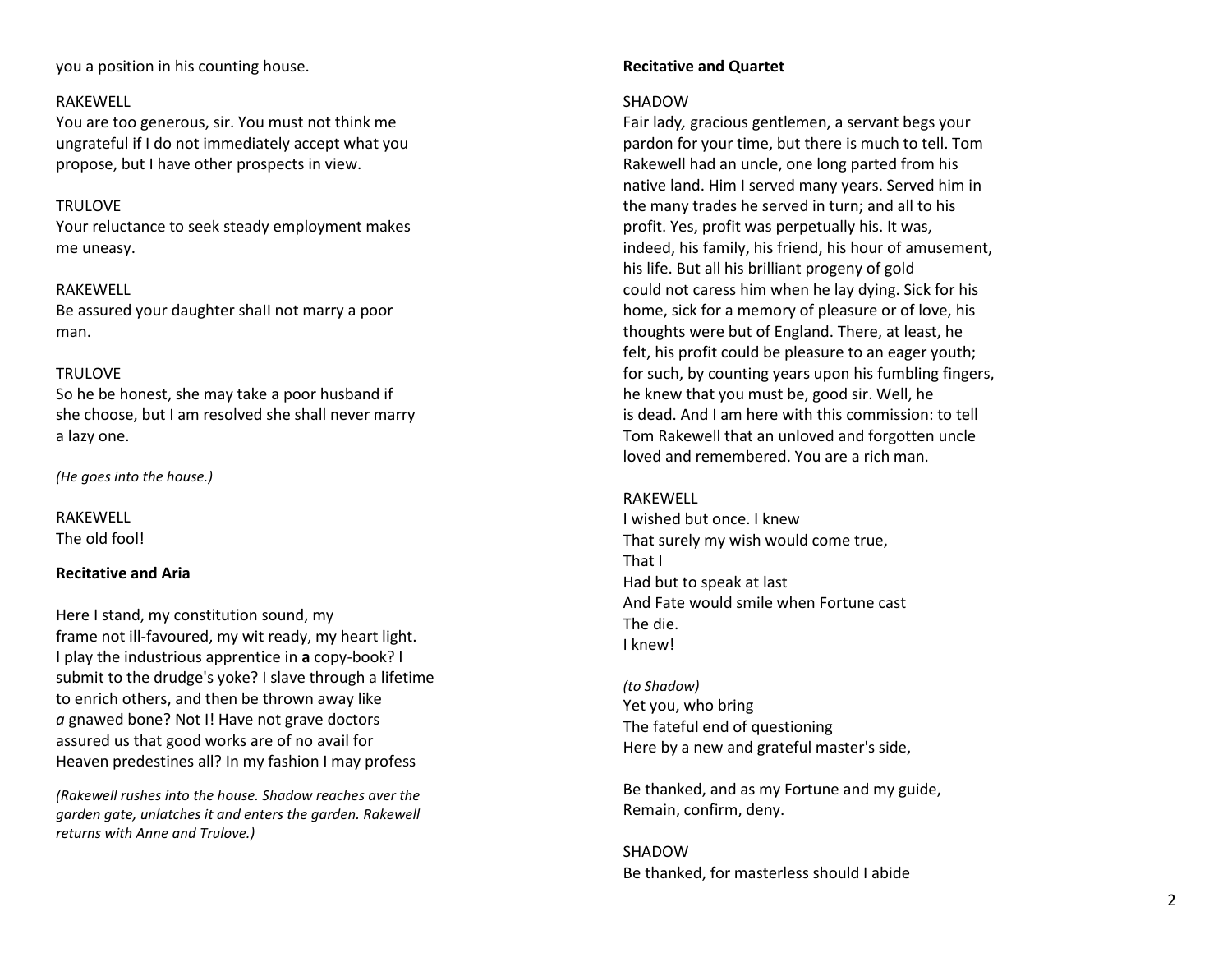Too long I soon would die.

RAKEWELL Be thanked. *etc.*

## ANNE

Be thanked, o God, for him, and may a bride Soon to his vows reply.

### **TRULOVE**

Be thanked, o God, and curb in him all pride, That Anne may never sigh.

### RAKEWELL

My Anne, behold, for doubt has fled our view, The skies are clear and every path is true.

## ANNE

The joyous fount I see that brings increase To fields of promise and the groves of peace.

RAKEWELL, ANNE O clement love!

TRULOVE My children, may God bless you Even as a father.

## **SHADOW**

Sir, may Nick address you A moment in your bliss? Even in carefree May A thriving fortune has its roots of care:

## **Arioso and Terzettino**

Dear father Trulove, the very moment my affairs are settled, I shall send for you and my dearest Anne. And, when she arrives, all London shall be at her feet. for all London shall be mine, and what is mine

must of needs at least adore what I must with all my being worship.

*(Rakewell and Trulove, shake hands affectionately. Rakewell kneels and kisses Anne's hand. Anne brings her hand quickly to her eyes and turns her head away. Rakewell steps forward.)*

## RAKEWELL (Laughter and light, and all charms that endear, All that dazzles or dins, Wisdom and wit shall adorn the career Of him who can play, and who wins.)

ANNE (Heart, you are happy, yet why should a tear Dim our joyous designs?)

**TRULOVE** (Fortune so swift and easy, I fear, May only encourage his sins.)

**TRULOVE** Be well, be well advised.

ANNE Be always near.

ANNE, TRULOVE Farewell, farewell!

*(Anne. Rakewell and Trulove move towards the garden gate. Shadow holds it open for them and they pass through.)*

SHADOW *(to the audience)* The PROGRESS OF A RAKE begins!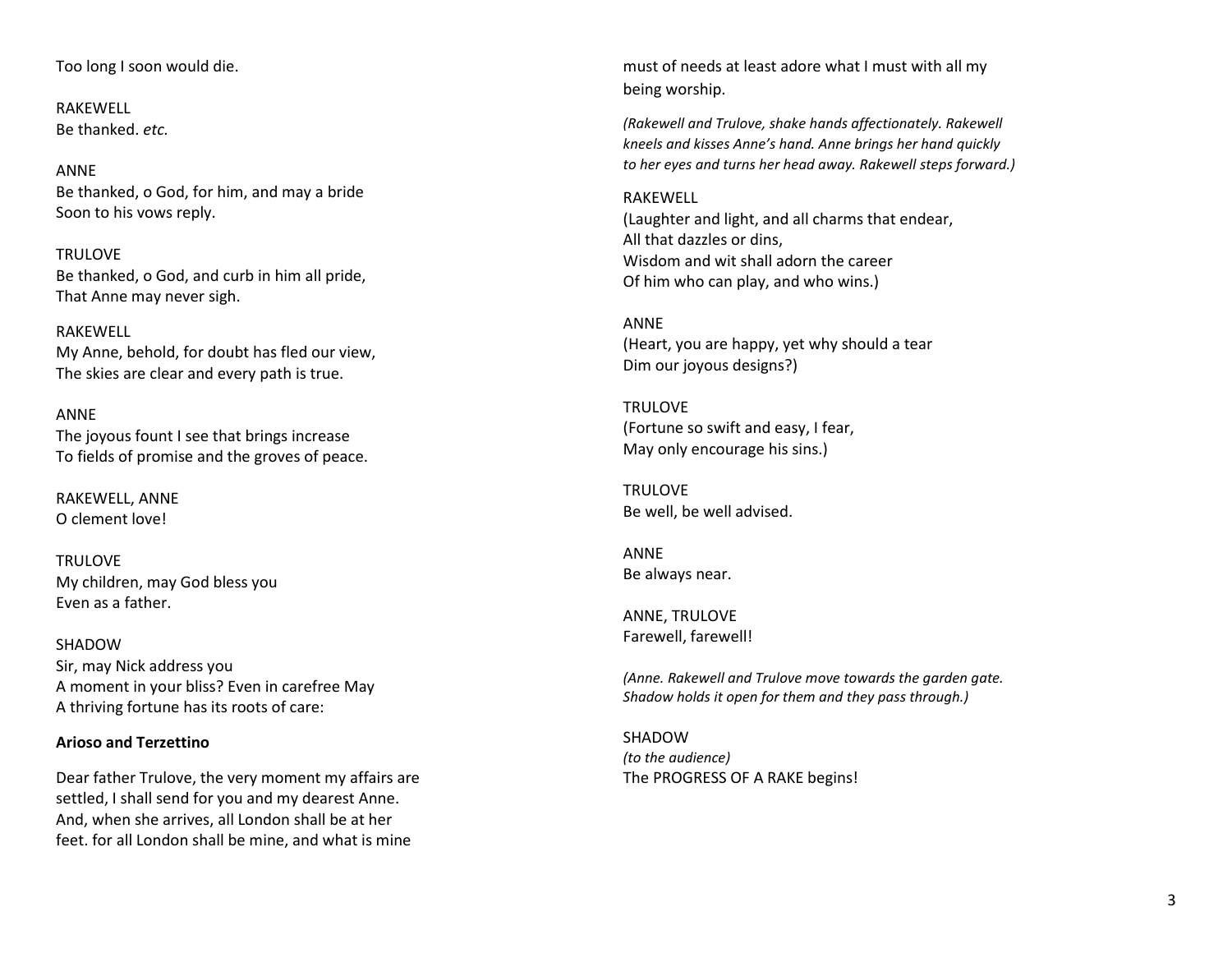## **SCENE 2**

*Mother Goose's Brothel. London. A cuckoo clock on the wall at the back Rakewell, Shadow and Mother Goose sit at a table, drinking. Whores and Roaring Boys*

## **Chorus**

### ROARING BOYS

With air commanding and weapon handy We rove in a band through the streets at night, Our only notion to make commotion And find occasion to provoke a fight.

## WHORES

In triumph glorious with trophies curious We return victorious from love's campaigns; No troops more practised in Cupid's tactics By feint and ambush the day to gain.

## ROARING BOYS

For what is sweeter to human nature Than to quarrel over nothing at all. To hear the crashing of furniture smashing Or heads being bashed in a tavern brawl?

## WHORES

With darting glances and bold advances We open fire upon young and old; Surprised by rapture, their hearts are captured, And into our laps they pour their gold.

WHORES, ROARING BOYS A toast to our commanders then From their irregulars; A toast, ladies and gentlemen: To VENUS and to MARS!

RAKEWELL I can. That source of pleasure to the eyes Youth owns, wit snatches, money buys, Envy affects to scorn, but lies: One fatal flaw it has: it dies.

**SHADOW** Exact, my scholar!

MOTHER GOOSE What is Pleasure then?

RAKEWELL The idol of all dreams, the same Whatever shape it wear or name; Whom flirts imagine as a hat, Old maids believe to be a cat.

MOTHER GOOSE Bravo!

SHADOW One final question. Love is...?

RAKEWELL (Love! That precious word is like a fiery coal, It burns my lips, strikes terror to my soul.)

SHADOW No answer? Will my scholar fail me?

RAKEWELL No, No more.

SHADOW Well, well.

MOTHER GOOSE More wine, love?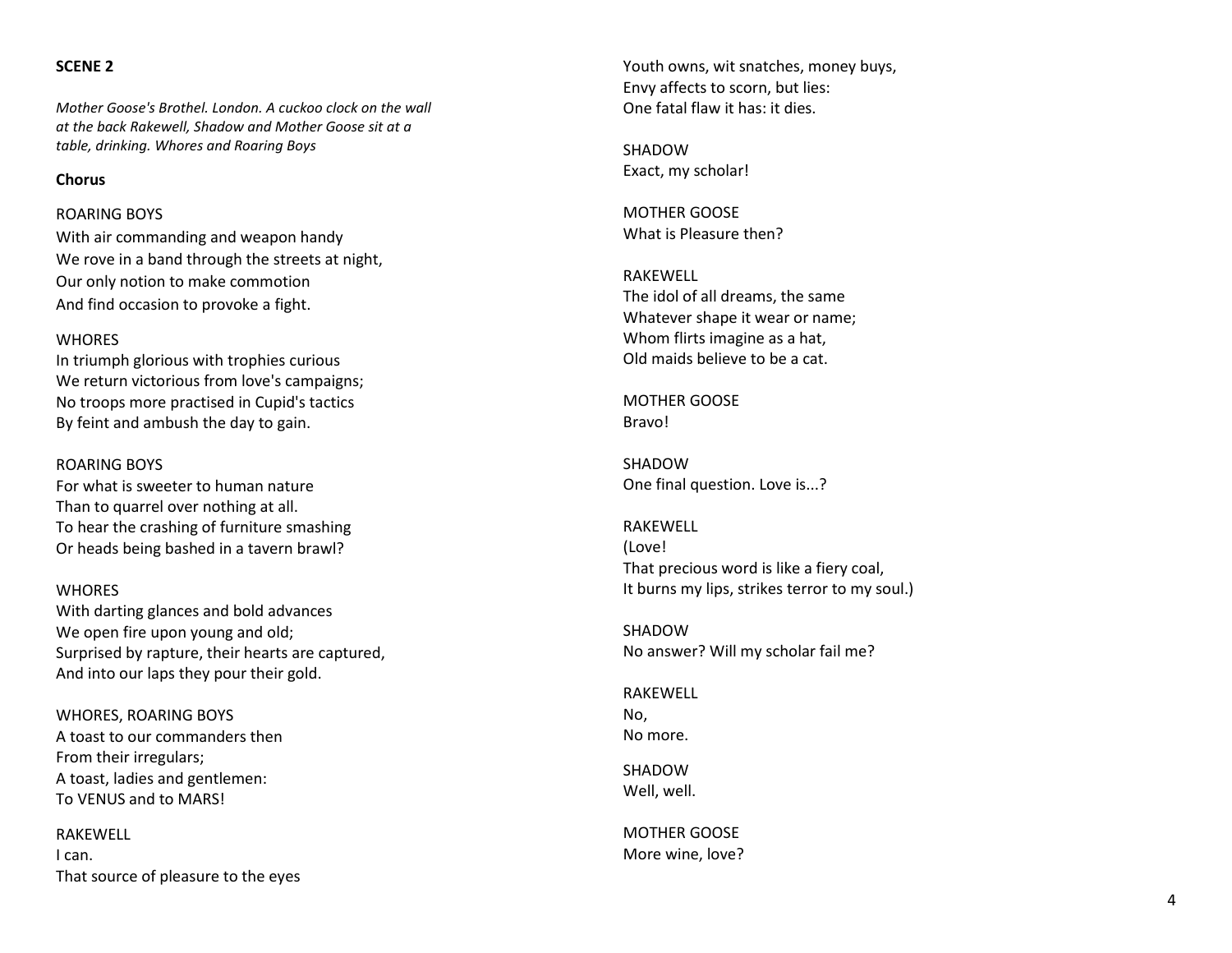## RAKEWELL Let me go.

SHADOW Are you afraid?

*(The cuckoo clock coos one: Rakewell rises.)*

RAKEWELL Before it is too late.

SHADOW Wait.

*(He makes a sign and the clock tums backward and coos twelve.)*

See. Time is yours. The hours obey your pleasure. Fear not. Enjoy. You may repent at leisure.

*(Rakewell sits down again and drinks wildly.)*

**Chorus**

WHORES, ROARING BOYS Soon dawn will glitter outside the shutter And small birds twitter. But what of that? So long as we're able and wine's on the table, Who cares what the troubling day is at? While food has flavour and limbs are shapely, And hearts beat bravely to fiddle or drum.

WOMEN Eat as much as she is able. What will he do when they lie in bed?

ALL Lanterloo, lanterloo!

MEN Draw his sword and chop off her head.

ALL Lanterloo, my lady.

SHADOW *(raising his glass)* Sweet dreams, my master. Dreams may lie, But dream. For when you wake, you die.

**SCENE 3** *The same as Scene 1. Autumn night full moon.*

## **Recitative and Aria**

## ANNE

*(coming from the house in travelling clothes)*

No word from Tom. Has love no voice? Can love not keep A Maytime vow in cities? Fades it as the rose Cut for a rich display? Forgot! But no, to weep Is not enough. He needs my help. Love hears, love knows, Love answers him across the silent miles, and goes.

Quietly, night, o find him and caress, And may thou quiet find His heart, although it be unkind, Nor may its beat confess, Although I weep, it knows of loneliness.

Guide me, o moon, chastely when I depart, And warmly be the same He watches without grief or shame; It cannot be thou art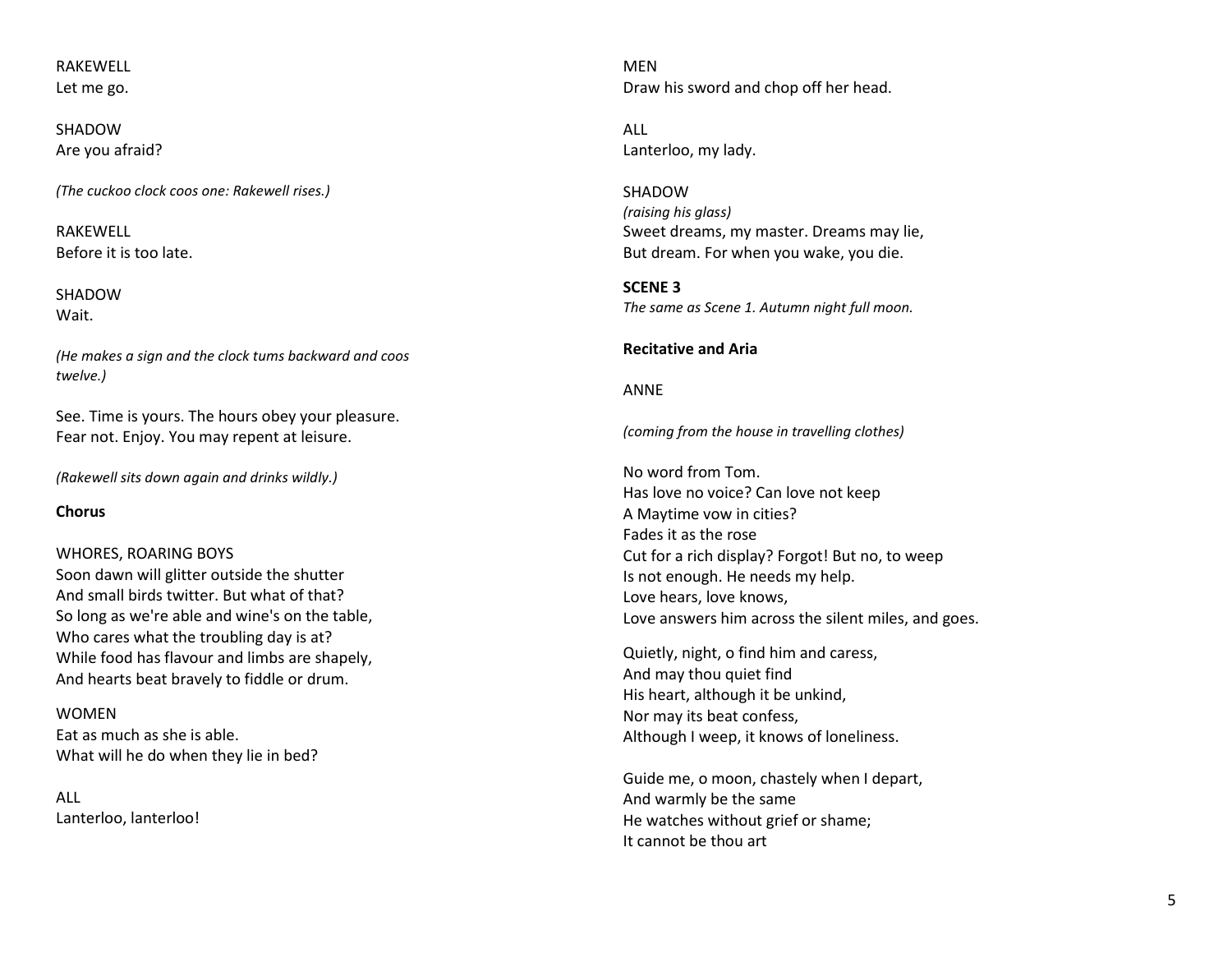### A colder moon upon a colder heart.

**TRULOVE** *(calling from the house)* Anne, Anne!

### **Recitative**

### ANNE

My father! Can I desert him and his devotion for a love who has deserted me? No, my father has strength of purpose, while Tom is weak and needs the comfort of a helping hand. O God, protect dea r Tom, support my father, and strengthen my resolve.

## **Cabaletta**

I go, I go to him. Love cannot falter, Cannot desert; Though it be shunned Or be forgotten, Though it be hurt, If love be love It will not alter. O should I see My love in need, It shall not matter, What he may be. Time cannot alter A loving heart, an ever -loving heart.

*(She runs and starts toward the garden gate.)*

## **ACT TWO SCENE 1**

*The morning room of Rakewell's house in a London square. A bright morning sun pours in through the window, also noises from the street. Rakewell is seated at the breakfast table. At a particularly loud noise he rises, walks quickly to the window and slams it shut.*

## **Aria**

## RAKEWELL

Vary the song, O London, change! Disband your notes and let them range; Let rumour scream, let folly purr, Let Tone desert the flatterer. Let Harmony no more obey The strident choristers of prey. Yet all your music cannot fill The gap that in my heart is still.

## **Recitative**

O Nature, green unnatural mother, how I have followed where you led. Is it for this I left the country? No ploughman is more a slave to sun, moon and season than a gentleman to the clock of Fashion. City! City! What Caesar could have imagined the curious viands I have tasted? They choke me. And let Oporto and Provence keep all their precious wines. I would as soon be dry and wrinkled as a raisin as ever taste another. Cards! Living pictures! And, dear God, the matrons with t heir marriageable girls! Cover their charms a little, you well -bred bawds, or your goods will catch their death of the rheum long before they learn of the green sickness. The others, too, with their more candid charms - Pah! Who's honest, chaste, or kind? One, only one, and of her I dare not think.

*(He rises.)*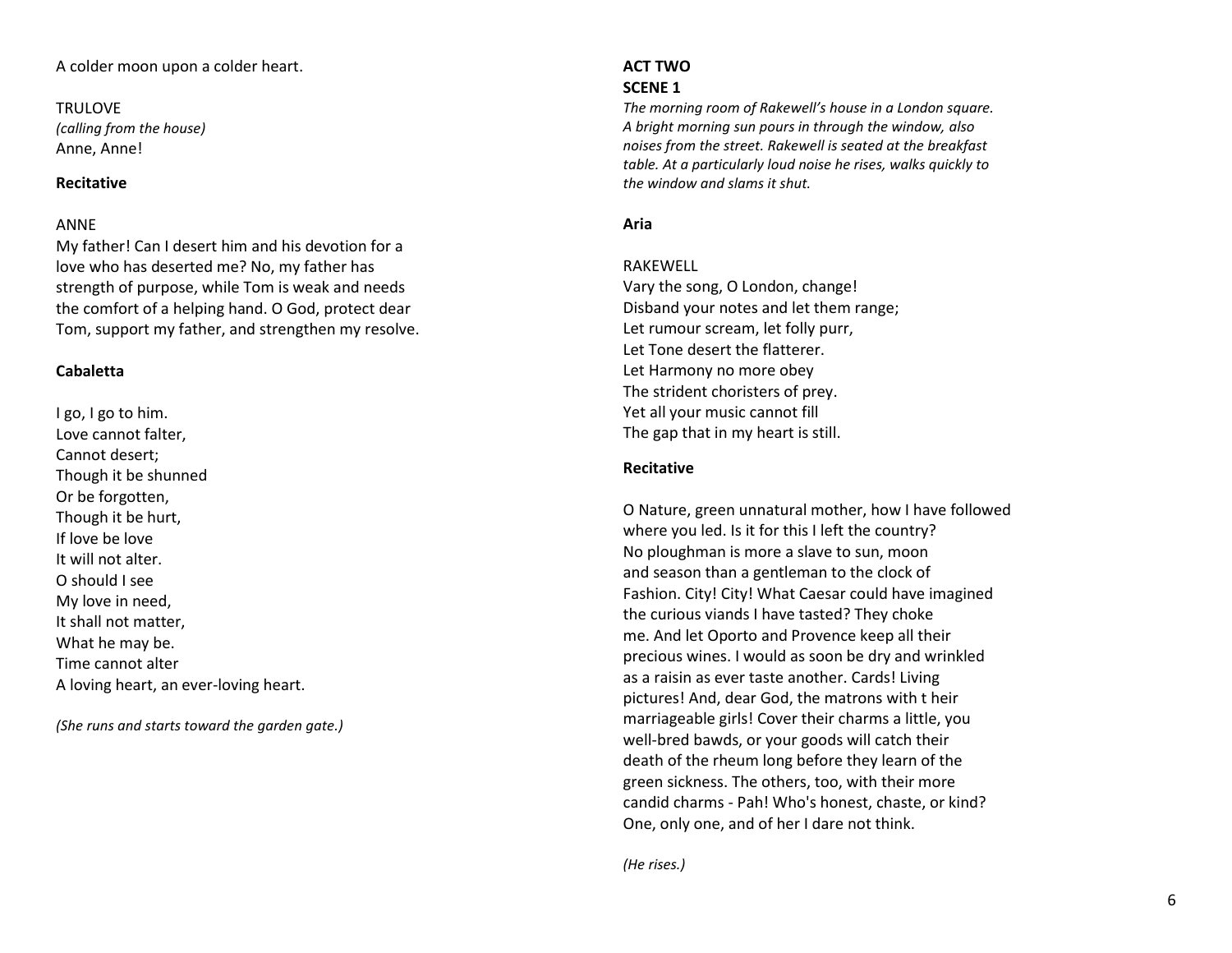Up, Nature, up, the hunt is on; thy pack is in full cry. They smell the blood upon the bracing air. On, on, on, through every street and mansion, for every candle in this capital of light attends thy appetizing progress and burns in honour at thy shrine.

## **Aria**

*(reprise)*

Always the quarry that I stalk Fades or evades me, and I walk An endless hall of chandeliers In light that blinds, in light that sears Reflected from a million smiles All empty as the country miles Of silly wood and senseless park; And only in my heart the dark.

*(He sits down.)*

I wish I were happy.

*(Enter Shadow. He has a broadsheet in his hand.)*

**Recitative**

SHADOW Master, are you alone?

RAKEWELL And sick at heart. What is it?

SHADOW *(handing Rakewell the broadsheet)* Do you know this lady?

RAKEWELL Baba the Turk! I have not visited Saint Giles Fair as yet. They say that brave warriors who never flinched at the sound of musketry have swooned after a mere glimpse of her. Is such a thing possible in Nature?

SHADOW Two noted physicians have sworn that she is no imposter. Would you go see her?

RAKEWELL Nick, I know that manner of yours. You have some scheme afoot. Come sir, out with it.

SHADOW Consider her picture.

RAKEWELL Would you see me turn to stone?

SHADOW Do you desire her?

RAKEWELL Like the gout or the falling sickness.

SHADOW Are you obliged to her?

**RAKEWELL** Heaven forbid.

SHADOW Then marry her.

RAKEWELL Have you taken leave of your senses?

SHADOW I was never saner. Come, master, observe the host of mankind. How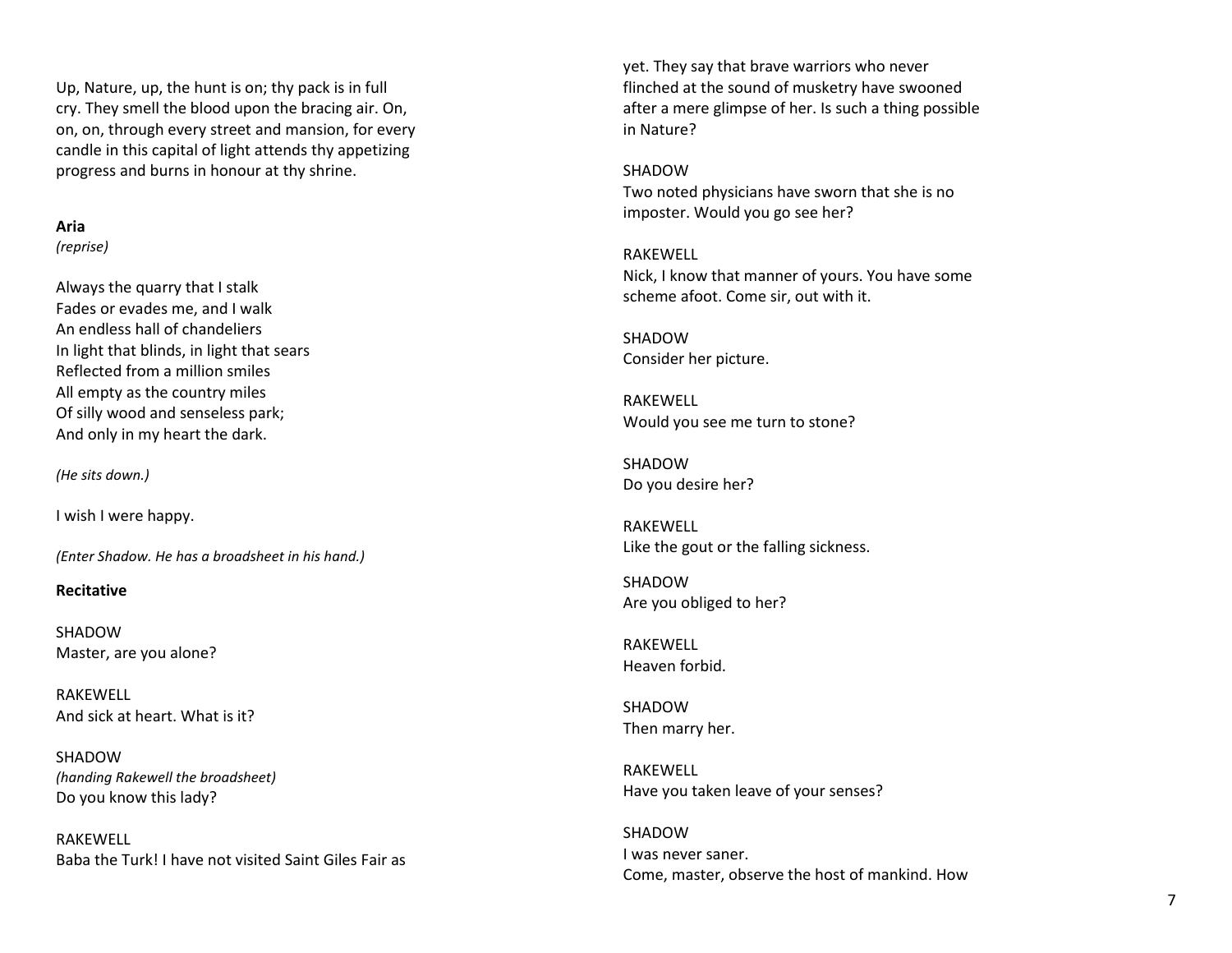are they? Wretched. Why? Because they are not free. Why? Because the giddy multitude are driven by the unpredictable Must of their pleasures and the sober few are bound by the inflexible Ought of their duties, between which slaveries there is nothing to choose. Would you be happy? Then learn to act freely. Would you act freely? Then learn to ignore those twin tyrants of appetite and conscience. Therefore I counsel you, master, take Baba the Turk to wife. Consider her picture once more, and as you do so reflect upon my words.

### **Aria**

In youth the panting slave pursues The fair evasive dame; Then, caught in colder fetters, woos Wealth, Office or *a* name; Till, old, dishonoured, sick, downcast And failing in his wits, In Virtue's narrow cell at last The withered bondsman sits. That man alone his fate fulfils. For he alone is free Who chooses what to will, and wills His choice as destiny. No eye his future can foretell, No law his past explain Whom neither Passion may compel Nor Reason can restrain.

### Well?

*(Rakewell looks up from the broadsheet he and Shadow look at each other. Pause. Then suddenly Rakewell begins to laugh. His laughter grows louder and louder. Shadow joins in. They shake hands. Shadow starts to help Rakewell get dressed to go out.)*

#### **Duet -Finale**

RAKEWEL L My tale shall be told Both by young and by old.

**SHADOW** Come, master prepare Your fate to dare.

RAKEWELL A favourite narration Throughout the nation Remembered by all In cottage and hall With song and laughter For *ever* after.

SHADOW Perfumed, well -dressed And looking your best, A bachelor of fashion, Eyes hinting passion, Your carriage young And upon your tongue The gallant speeches That Cupid teaches.

**RAKEWELL** For tongues will not tire Around the fire.

Or sitting at meat The tale to repeat Of the wooing and wedding, Likewise the bedding Of Baba the Turk That masterwork Whom Nature created to be celebrated,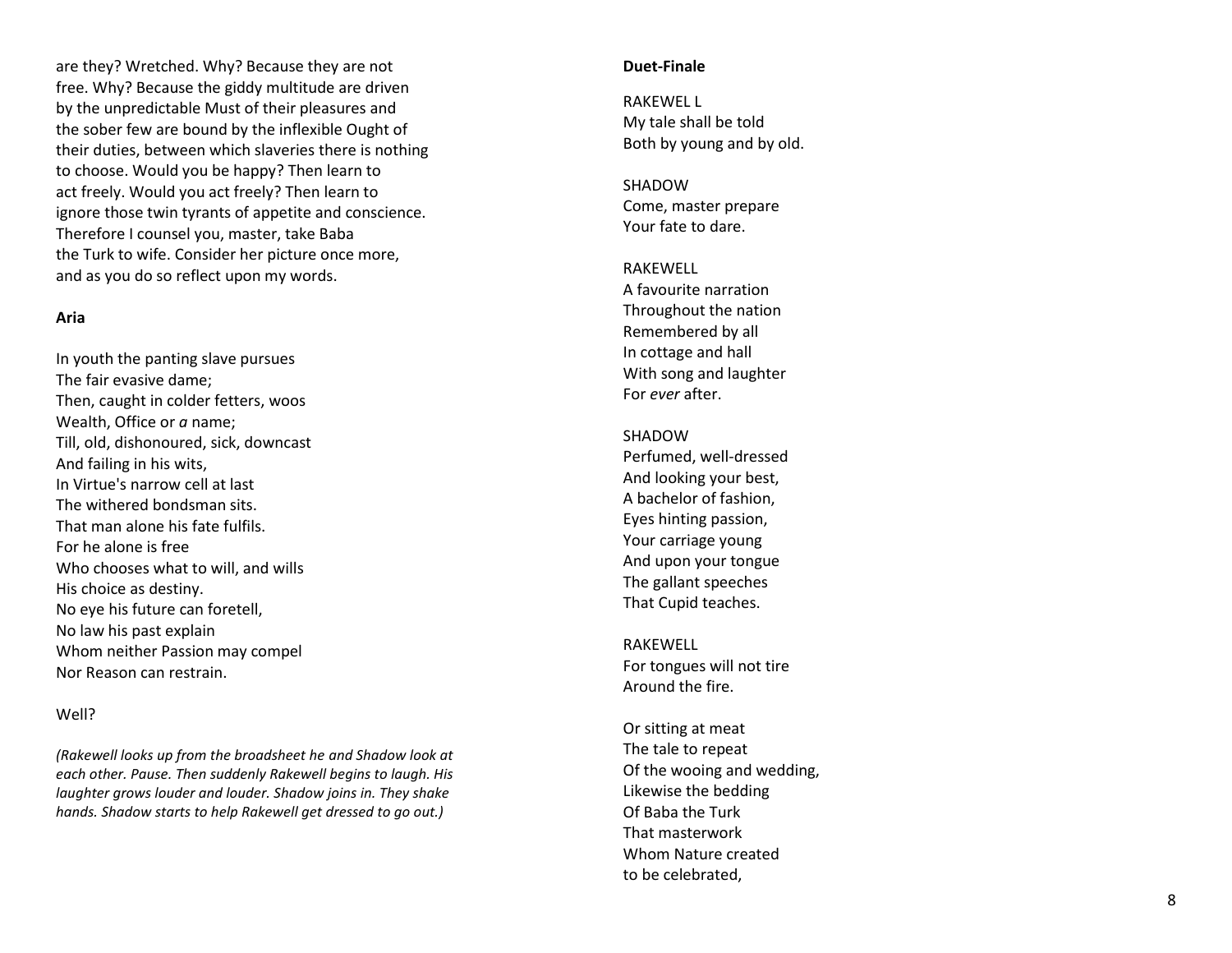For her features dire, To Tom Rakewell Esquire.

#### SHADOW

With Shadow to guide Come, seek your bride. Be up and doing, Attend to your wooing, On Baba the Turk Your charms to work, What deed could be as great As with this gorgon to mate? All the world shall admire Tom Rakewell Esquire.

#### RAKEWELL

My heart beats faster. Come, Shadow.

### SHADOW

Come, master, And do not falter.

RAKEWELL, SHADOW To Hymen's Altar. Ye powers, inspire Tom Rakewell Esquire.

*(They leave.)*

## **SCENE 2**

## **[ Introduction ]**

*Street in front of Rakewell's house. Autumn. Dusk. A flight of semi -circular steps leads up to the front door, which is in the middle. A servant's entrance to the left, a tree on the right.*

*(Anne enters. She looks anxiously at the entrance for a moment walks slowly up to the steps and hesitatingly lifts the*

*knocker. Then she glances to the left and, seeing a servant beginning to come out of the servant's entrance, she hurries down to the right and flattens herself against the wall under the tree, her hand held against her breast, until he passes and disappears to the right. Then she steps forward.)*

### **Recitative and Arioso**

#### ANNE

How strange! Although the heart for love dare everything, The hand draws back and finds No spring of courage. London! Alone! seems all that it can say.

O heart, be stronger, that what this coward hand Wishes beyond all bravery, the touch of his, May bring its daring to a close, unneeded: And love be all your bounty. No step in fear shall wander nor in weakness delay, Hear Thou or not, merciful Heaven, ease Thou or not my way; A love that is sworn before Thee can plunder Hell of its prey.

*(As she turns again towards the entrance, a noise from the right causes her to tum in that direction and come forward, as a procession of servants carrying wrapped yet strangely shaped packages arrives and then disappears through the servants' entrance. While this is going on, night begins to fall until finally the darkness is complete.)*

### *(watching the servants)*

What can this mean? A ball? A journey? A dream? How evil in the purple dark they seem. Loot from dead fingers... Living mockery ... I tremble with no reason …

*(As the procession is completed, a sedan chair is carried in from the left, preceded by two servants carry ing torches.*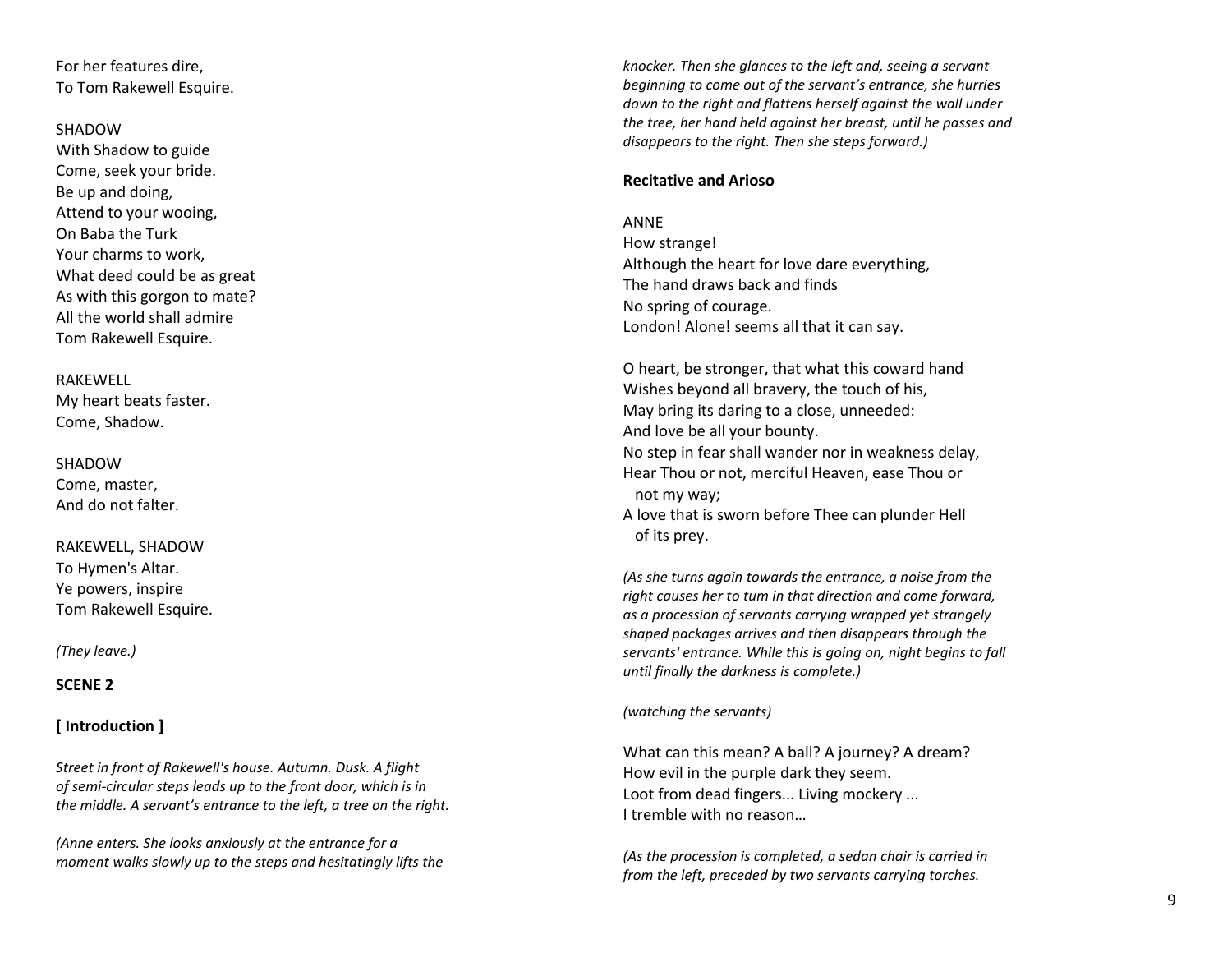```
Anne turns sudden
ly towards it.)
```
*(Surprised)*

## Lights!

*(The chair is set down before the steps. Rakewell steps from it into the light . )*

... 'tis he!

*(Anne hurries to him, and he takes a few steps forward to meet her and holds her gently away from himself.)*

## **Duet**

RAKEWELL *(confused and agitated)* Anne! here!

ANNE And, Tom, such splendour.

RAKEWELL Leave pretences, Anne, ask me, accuse me –

ANNE Tom, no.

RAKEWELL Denounce me to the world, and go.

ANNE Tom, no.

RAKEWELL Return to your home, forget in your senses What, senseless, you pursue.

ANNE Do you return?

RAKEWELL I!

ANNE Then how shall I go?

RAKEWELL You must!

(O wilful powers, pummel to dust And drive into the void one thought: return!)

ANNE (Assist me, Heaven, since love I must To calm his raging heart, his eyes that burn.)

RAKEWELL Listen, to me, for I know London well! Here Virtue is a day coquette, For what night hides, it can forget, And Virtue is, till gallants talk and tell. O Anne, that is the air we breathe; go home. 'Tis wisdom here to be afraid.

ANNE How should I fear, who have your aid And all my love for you beside, dear Tom?

RAKEWELL My aid? London has done all that it can With me. Unworthy am I, less Than weak. Go back, go back.

ANNE Let worthiness,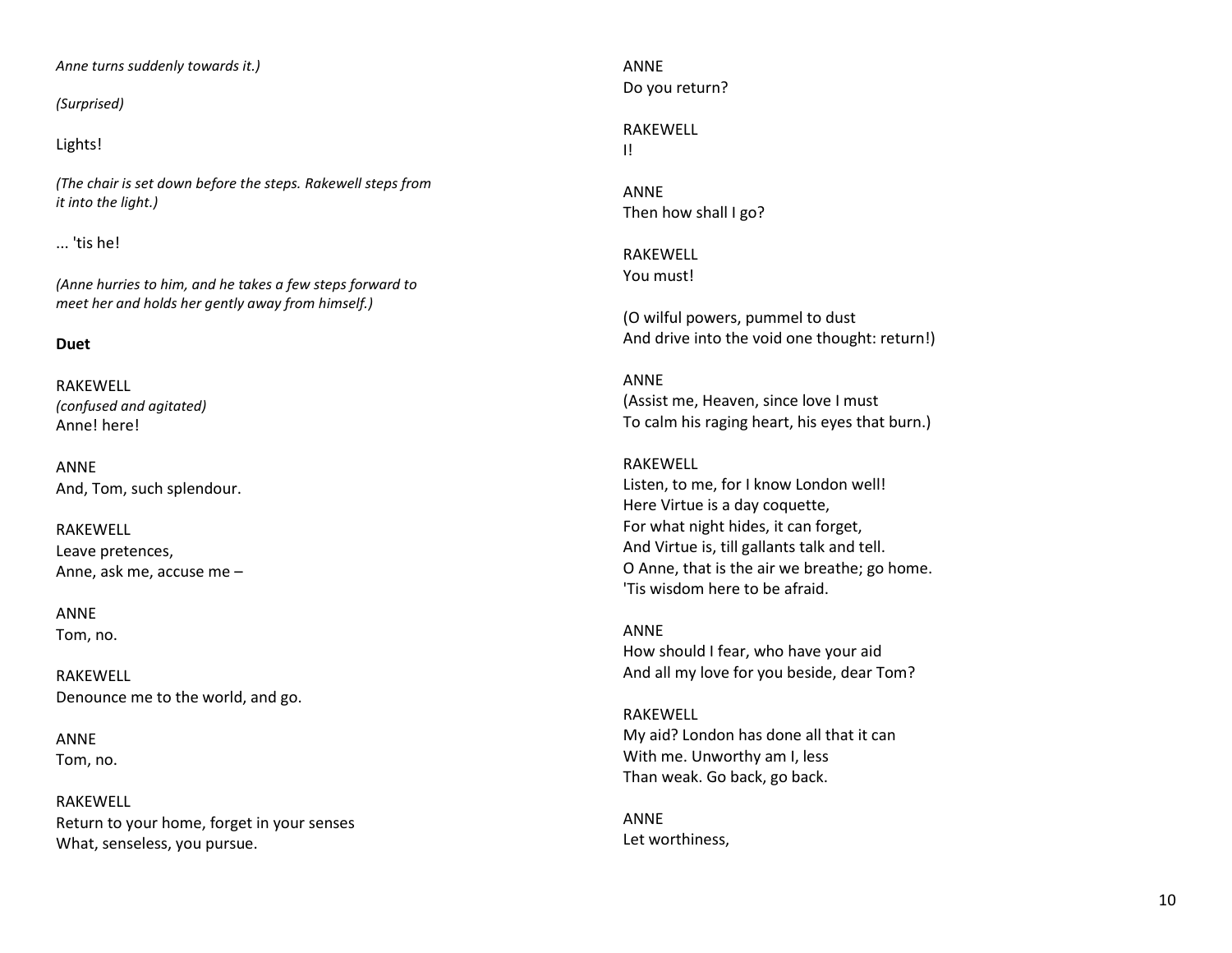So you still love, reside in that!

RAKEWELL *(touched, stepping towards her with emotion)* O Anne!

*(Baba the Turk suddenly puts her head out through the curtains of the sedan -chair window. She is very elaborately coiffed, and her face is, below the eyes. heavily veiled in the eastern fashion.*

## **Recitative**

### BABA

*(interrupting with vexation)* My love, am I to remain in here for ever? You know that I am not in the habit of stepping from my sedan unaided. Nor shall I wait, unmoved, much longer. Finish, if you please, whatever business is detaining you with this person.

*(She withdraws her head.)*

## ANNE

*(surprised)* Tom, what … ?

RAKEWELL My wife, Anne.

### ANNE

Your wife! I see, then, it is I who was unworthy. *(She turns away. Rakewell again steps towards her, then checks himself.)*

## **Trio**

## ANNE

Could it then have been known, When spring was love, and love took all our ken. That I and I alone Upon that forsworn ground Should see love dead?

RAKEWELL It is done, it is done. I turn away, yet should I turn again, The arbour would be gone And on the frozen ground The birds lie dead.

### BABA

*(poking her head out of the curtains for each remark)* Why this delay? Away!

#### *(seeing Anne)*

Oh! Who is it, pray, He prefers to his Baba on their wedding day?

## RAKEWELL

O bury the heart there deeper than it sound, Upon its only bridal bed; And should it, dreaming love, ask: When Shall I awaken once again? O never, never, never, never; We shall this wint'ry promise keep: Obey thy exile. honour sleep Forever.

## ANNE

O promise the heart to winter, swear it bound To nothing live, and you shall wed; But should you vow t o love, o then See that you shall not feel again, *Say* never, never, never,

Lest you alone your promise keep, Walk the long aisle, and walking, weep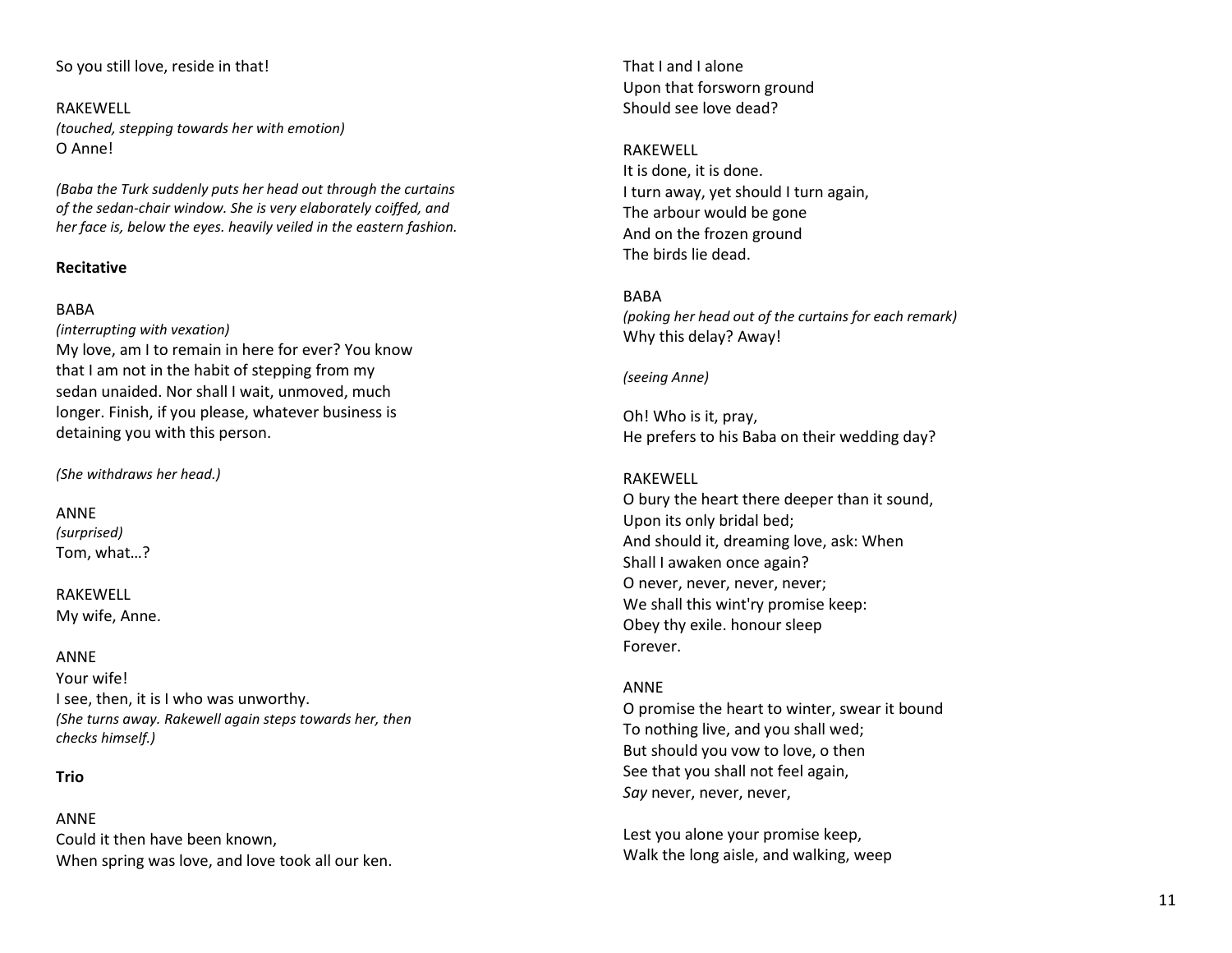#### Forever.

BABA A family friend? An ancient flame? I'm quite perplexed, And more, I confess. than a little vexed.

Enough is enough! Baba is not used To be so abused; She is not amused. Come here, my love, I hate waiting. I'm suffocating. Heavens above! Will you permit me to sit in this conveyance for ever and ever?

*(Anne leaves hurriedly.)*

#### **Finale**

#### BABA

*(from the carriage)* I have not run away, dear heart. Baba is still waiting patiently for her gallant. *(Rakewell helps her from the chair with a gallant bow.)*

## RAKEWELL

I am with you, dear wife.

BABA *(patting him affectionately on the cheek)* Who was that girl, my life?

RAKEWELL Only a milkmaid, pet. To whom I was in debt.

*(As Rakewell takes his wife's hand and begins to conduct*

*her up the steps. the entrance doors are thrown open servants carrying torches line the sides of the steps and others carry off the sedan chair.)*

VOICES *(offstage)* Baba the Turk is here!

*(At this. Baba draws herself up with obvious pride as she begins her ascent When Baba and Rakewell reach the top of the steps. Rakewell enters the house.)*

Baba the Turk, before you retire, Show thyself once, o grant us our desire.

*(Baba, with an eloquent gesture, sweeps around to lace the town people, removes her veil and reveals a full and flowing black beard.)*

TOWN PEOPLE Ah! Baba! Baba! Ah!

*(Baba blows them a kiss and keeps her arms outstretched with the practised manner of a great artiste.)*

### **SCENE 3**

*The same room as Act Two, Scene 1, except that now it is cluttered up with every conceivable kind of object: stuffed animals and birds, cases of minerals. china. glass, etc. Rakewell and Baba are sitting at breakfast the former sulking. the latter breathlessly chattering.*

### **Aria**

### BABA

As I was saying, both brothers wore moustaches, But Sir John was taller; they gave me the musical glasses.

That was in Vienna, no, it must have been Milan Because of the donkeys. Vienna was the Chinese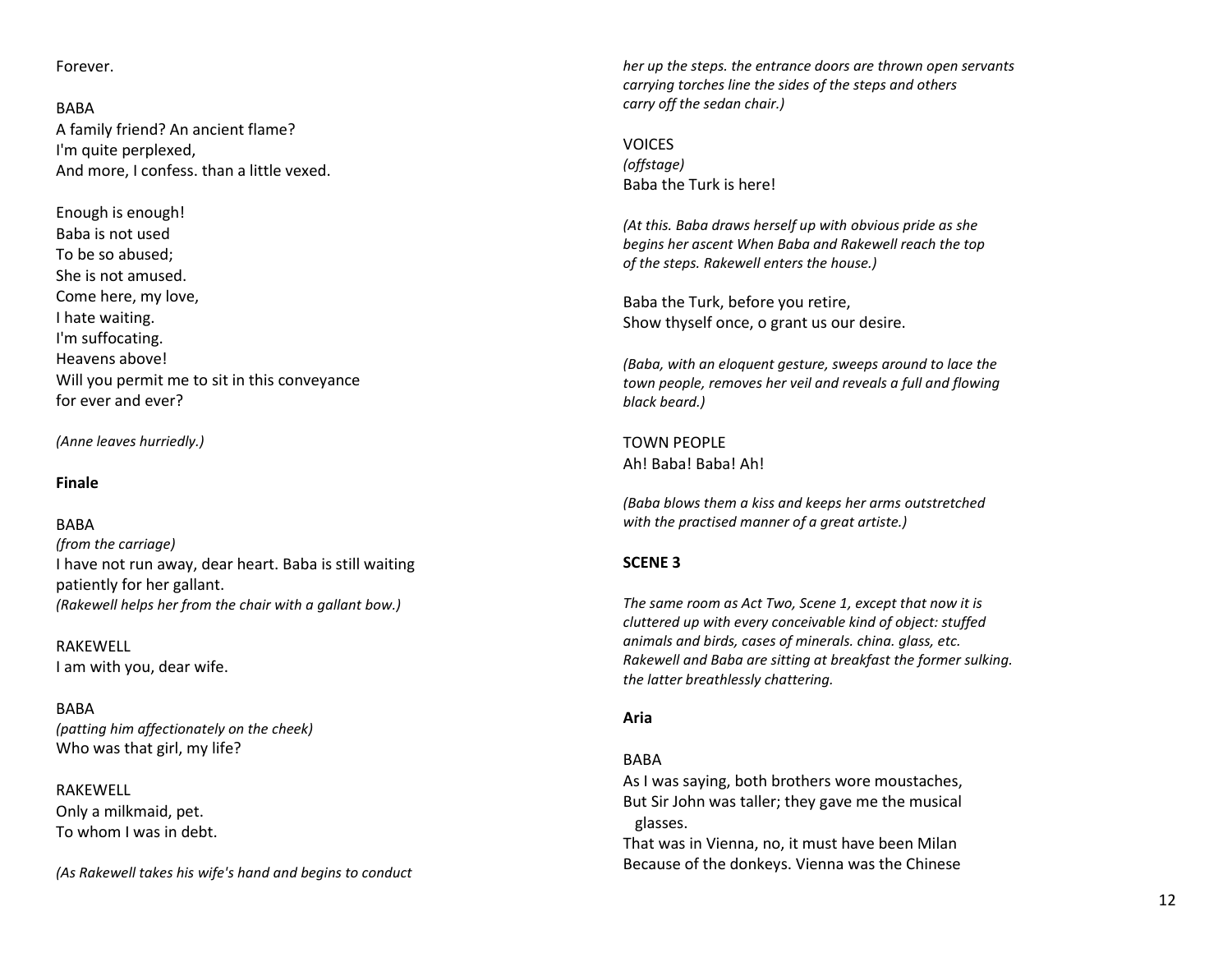#### fan

– Or was it the bottle of water from the River Jordan? I'm certain at least it was Vienna and Lord Gordon. I get so confused about all my travels. The snuff boxes came from Paris, and the fulminous gravels From a cardinal who admired me vastly in Rome. You're not eating, my love. Count Moldau gave m e the gnome, And Prince Obolowsky the little statues of the Twelve Apostles, Which I like best of all my treasures except my fossils. Which reminds me I must tell Bridget never to touch the mummies. I'll dust them myself. She can do the waxwork dummies. Of course, I like my birds, too, especially my Great Auk; But the moths will get in them. My love. what's the matter, why don't you talk? What's the matter?

RAKEWELL

Nothing.

BABA Speak to me!

RAKEWELL Why?

*(Baba rises and puts her arm lovingly around Rakewell's neck.)*

**Baba 's Song**

BABA Come, sweet, come. Why so glum?

Smile at Baba who Loving smiles at you. Do not frown, husband dear...

RAKEWELL *(pushing her away violently)* Sit down.

## **Aria**

BABA *(She bursts into tears and rage, strides about the room, picking up objects and smashing them.)*

Scorned! Abused! Neglected! Baited! Wretched me! Why is this? I can see. I know who is Your bliss, your love, your life, While I, your loving wife - Lie not! - am hated.

Young, demure, delightful, clever, Is she not?

*(shoving her face into Rakewell's )*

Not as I. That is what I know you sigh. Then sigh! Then cry! For she Your wife shall never be. Oh no! no, never. ne ...

*(Rakewell rises suddenly, seize s, his wig and plumps it dawn over her head, back to front cutting her off in mid -flight. Baba remains silent and motionless in her place for the rest of the scene.)*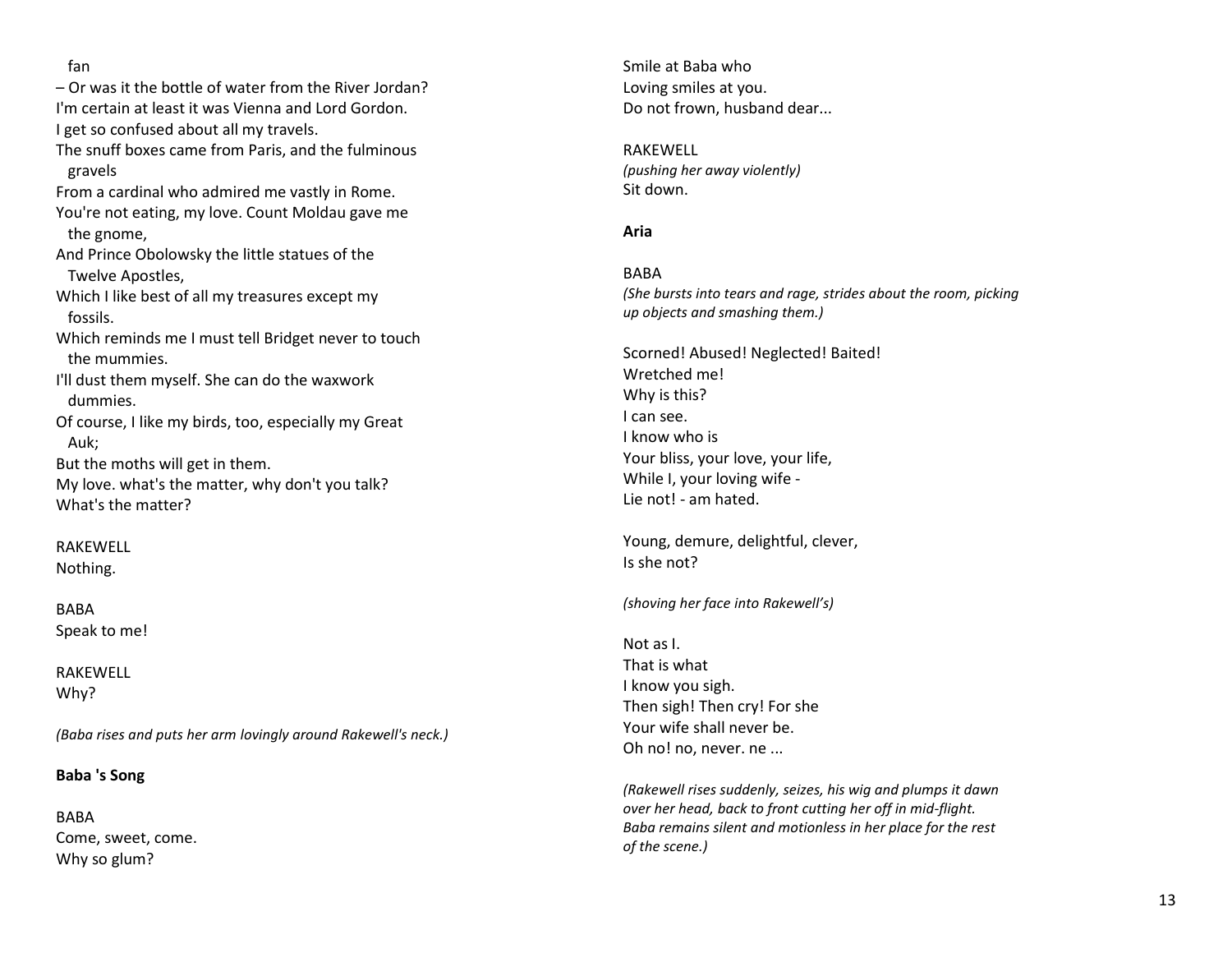#### **Recitative**

RAKEWELL O My heart is cold, I cannot weep; One remedy is left me: sleep.

*(He throws himself down on a sofa and falls asleep.)*

## **Pantomime**

*A door open, and Shadow peeps in. Seeing all clear, he withdraws his head and then enters, wheeling in front of him some large object covered by a dust sheet. When he has brought it to tile middle of the room he removes the dust sheet, disclosing a fantastic baroque machine. He looks about, picks up a loaf of bread from the table, opens a door in the front of the machine, puts in the loaf and close s the door. Then he looks round again and picks off the floor a piece of a broken vase. This he drops into a hopper on the machine, He turns a wheel and the loaf of bread falls out of a chute. He opens the door, takes out the piece of china, replaces it by the loaf and repeats the performance so that the audience see that the mechanism is the crudest kind of false bottom. The second rime he ends with the loaf in the machine and the piece of china in his hand. Then he puts back the dust sheet and wheels the machine close to Rakewell's sofa and takes up a position near Rakewell's head.*

## SHADOW

*(singing to himself)* Fa la la, etc.

## **Recitative** – **Arioso**  – **Recitative**

RAKEWELL *(stirring in his sleep)* O, I wish it were true.

## SHA DOW Awake?

RAKEWELL *(starting up)* Who's there?

SHADOW Your shadow, master.

#### RAKEWELL

You! O Nick, I've had the strangest dream. I thought - How could I know what I was never taught , Or fancy objects I have never seen? - I had devised a marvellous machine, An engine that converted stones to bread Whereby all peoples were for nothing fed. I saw all want abolished by my skill And earth become an Eden of goodwill.

### SHADOW

*(With a conjuror's gesture whipping the dust sheet off the machine.)* Did your machine look anything like this?

RAKEWELL I must be still asleep. Th at is my dream.

SHADOW How does it work?

RAKEWELL *(very excited)* I need a stone.

SHADOW *(handing him a piece of china)* Try this.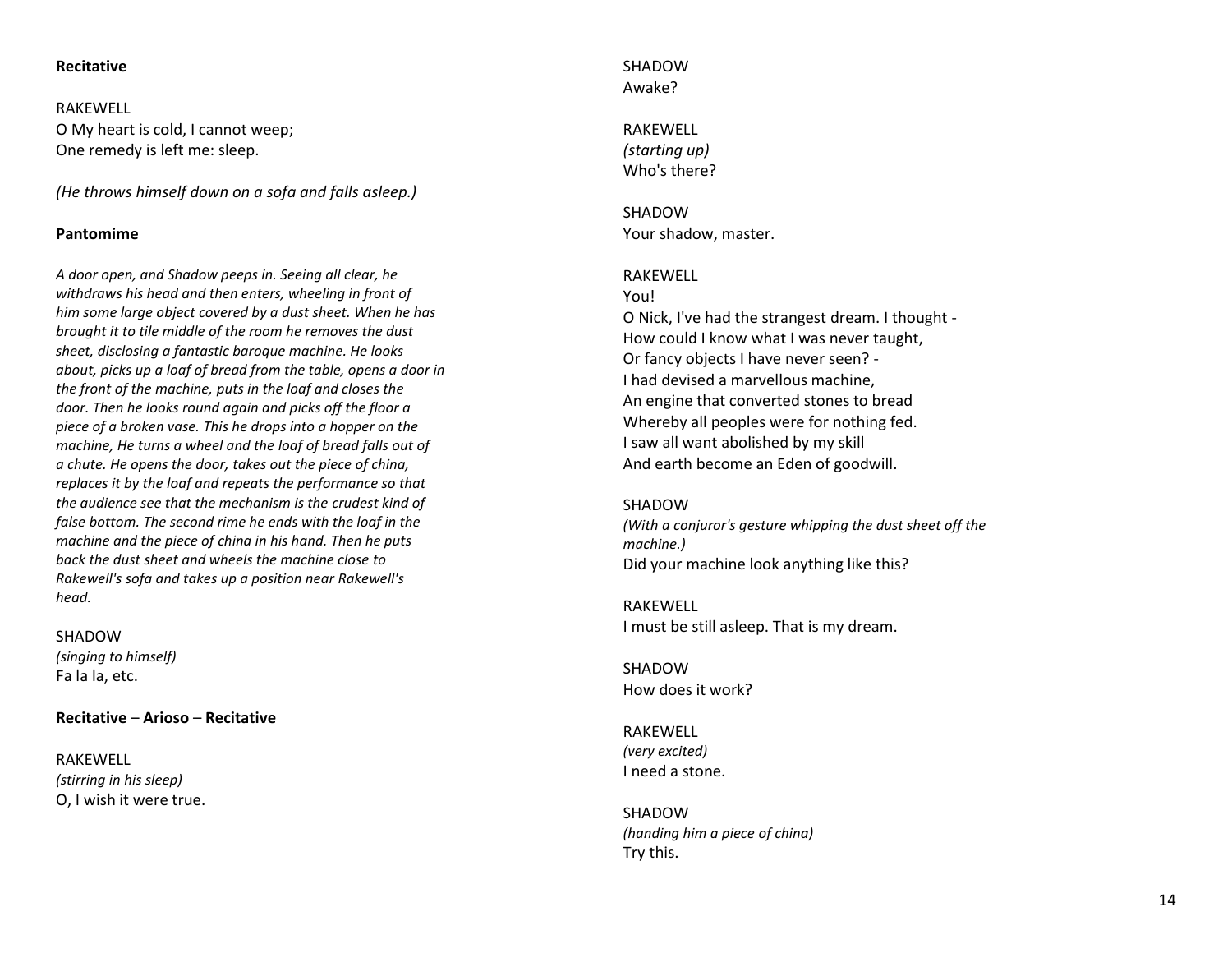RAKEWELL I place it here. I turn the wheel – and then –

*{The loaf falls out.)* The bread!

#### **SHADOW**

Be certain. Taste! *(Rakewell does so, then falls to his knees.)*

## RAKEWELL O miracle! O may I not, forgiven all my past,

## **Duet**

RAKEWELL *(beside his machine, highly exalted and oblivious to his surroundings)*

For one good deed deserve dear Anne at last?

Thanks to this excellent device Man shall re -enter Paradise From which he once was driven. Secure from need, the cause of crime, The world shall for the second time Be similar to heaven.

### SHADOW

*(in worldly -wise manner and taking the audience into his confidence)*

A word to all my friends, where'er you sit, The men of sense, in boxes or the pit. My master is a fool as you can see, But you may do good business with me.

RAKEWELL When to his infinite relief

Toil, hunger, poverty and grief Have vanished like a dream, This engine Adam shall excite To hallelujahs of delight And ecstasy extreme.

### SHADOW

The idle drone and the deserving poor Will give good money for this toy, be sure. For, so it please, there's no fantastic lie You cannot make men swallow if you try.

RAKEWELL Omnipotent when armed with this, In secular abundant bliss

He shall ascend the Chain Of Being to its top to win The throne of Nature and begin His everlasting reign.

# SHADOW

So you know your proper interest, Here is your golden chance. Invest. Come. Take your chance immediately, my friends, And praise the folly that pays dividends.

## **Recitative**

Forgive me, master, for intruding upon your transports; but your dream is still a long way from fulfilment. Here is the machine, it is true. But it must be manufactured in great quantities. It must be advertised, it must be sold. We shall need money and advice. We shall need partners, merchants of probity and reputation in the City.

**RAKEWELL** Alas, good Shadow, your admonitions are only too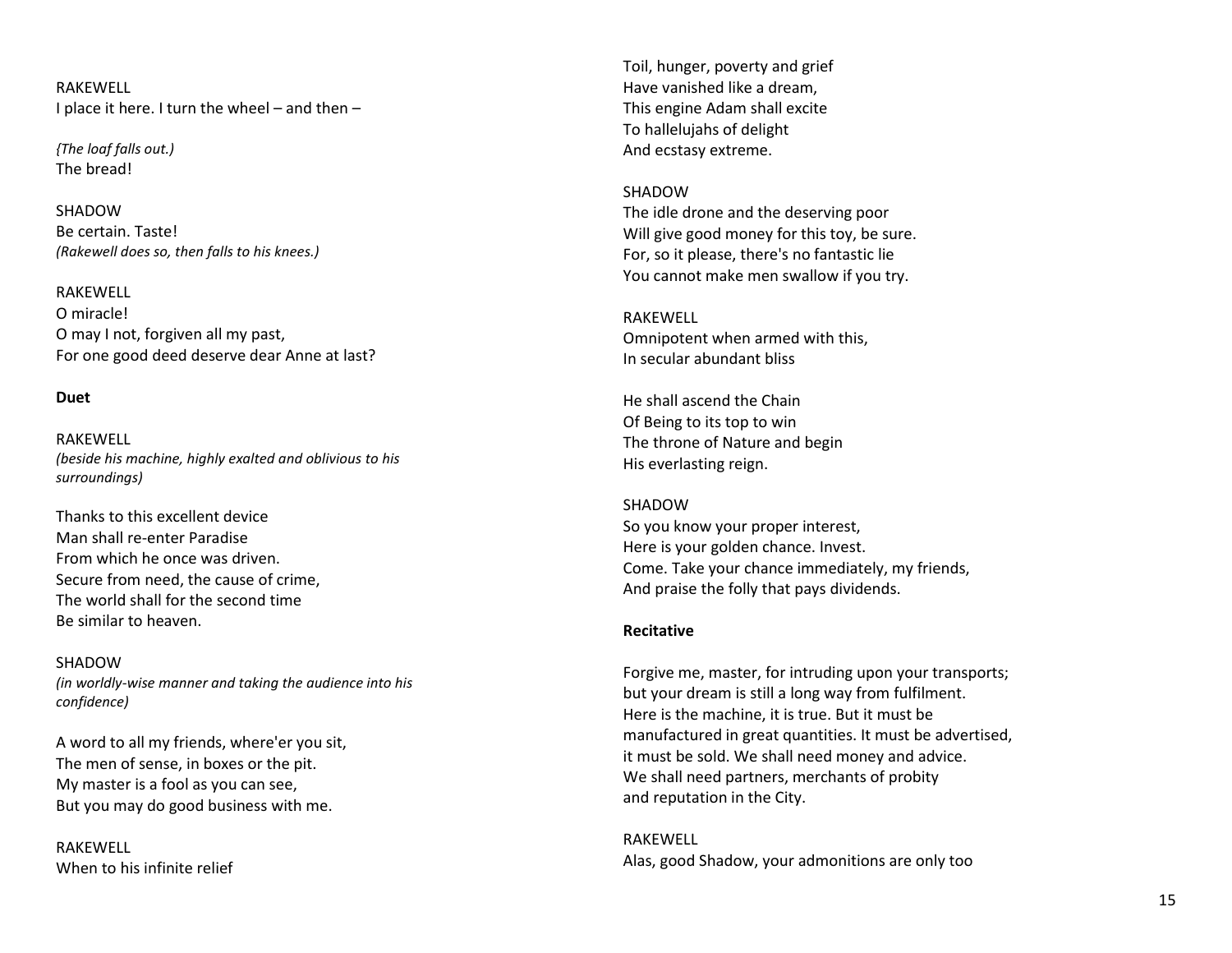just; and they chill my spirit. For who am I, who am become a bye -word for extravagance and folly, to approach such men? Is this dream too, this noble vision, to prove as empty as the rest? What shall I do?

### SHADOW

Have no fear, master. Leave such matters to me. Indeed, I have already spoken with several notable citizens concerning your invention; and they are as eager to see it as you to show.

### RAKEWELL

Ingenious Shadow! How could I live without you? I cannot wait. Let's visit them immediately.

*(Rakewell and Shadow begin wheeling the machine out. Just as they reach the door, Shadow turns. )*

SHADOW Should you not tell the good news to your wife?

### RAKEWELL

My wife? I have no wife. I've buried her.

## **ACT THREE**

## **SCENE 1**

*The same a s, Act Two, Scene 3. Everything is covered with cobwebs and dust . Afternoon, spring. Baba is still seated motionless at the table, the wig over her head, also covered with cobwebs and dust.*

## **CHORUS** *(offstage)* Ruin. Disaster. Shame.

*{When the curta in rises, a Crowd of Respectable Citizens is examining the objects.)*

## CROWD

*(in different groups)*

- What curious phenomena are up today for sale.
- What manner of remarkables.
- What squalor! What detail!
- I am so glad I did not miss the auction.
- So am I. I can't begin admiring.
- O fantastic!
- Let us buy!

## **VOICES** *(offstage)* Ruin. Disaster. Shame.

*(The Crowd pauses in its examination, exchanges glances, then comes forward and addresses the audience with hushed voice s that barely conceal a touch of complacency. )*

## **CROWD**

Blasted! Blasted! so many hopes of gain: Hundreds of sober merchants are insane; Widows have sold their mourning -clothes to eat; Herds of pale orphans forage in the street; Many a duchess divested of gems, Has crossed the dread Styx by way of the Thames.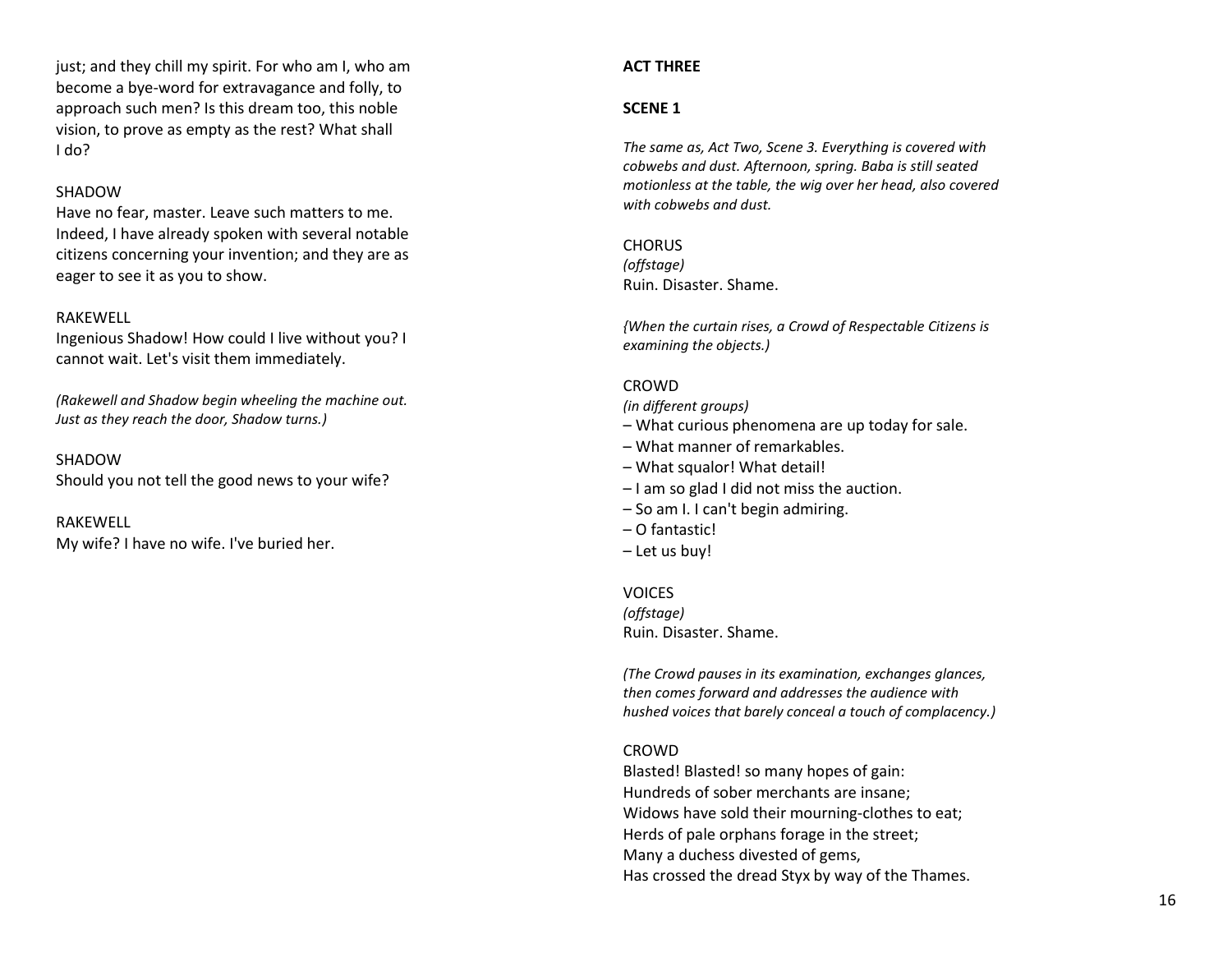O stricken, take heart in placing the blame. Rakewell! Rakewell! Ruin. Disaster. Shame.

*(They begin to disperse again into groups examining the object. Anne enters. She looks about quickly and then approaches the Crowd, group by group.)*

### ANNE Do you know where Tom Rakewell is?

## CROWD

– America. He fled. – Spontaneous combustion caught him hurrying. He's dead.

ANNE Do you know what's become of him?

## CROWD

– Tom Rakewell? How should we?

- He's Methodist.
- He's Papist.
- He's converting Jewery.

ANNE Can no one tell me where he is?

## **CROWD** We're certain he's in debt

They're after him, they're after him, And they will catch him yet.

ANNE (I'll seek him in the house myself.)

*(She leaves.)*

## CROWD

– I wonder at her quest.

– She's probably some silly girl he ruined like the

## rest.

*(They return to their examination unconcerned. The door is flung open and Sellem enters with a great flurry followed by a few servant s who begin clearing a space and setting up a dais.)*

## SELLEM Aha!

CROWD He's here! The auctioneer.

SELLEM *(to the servant)* No! over there.

*(They begin nervously setting up again in another spot.)*

Be quick. Take care.

CROWD *(to each other)* Your bids prepare. Be quick. Take care.

*(Sellem mounts the dais and bows.)*

## **Recitative**

## SELLEM

Ladies both fair and gracious, gentlemen: be all welcome to this miracle of, this most widely heralded of, this – I am sure you follow – ne plus ultra of auctions. Truly there is a divine balance in Nature: a thousand lose that a thousand may gain; and you who are the fortunate are not so only in yourselves, but also in being Nature's missionaries. You are her instruments for the restoration of that order we all so worship, and it is granted to, ah! so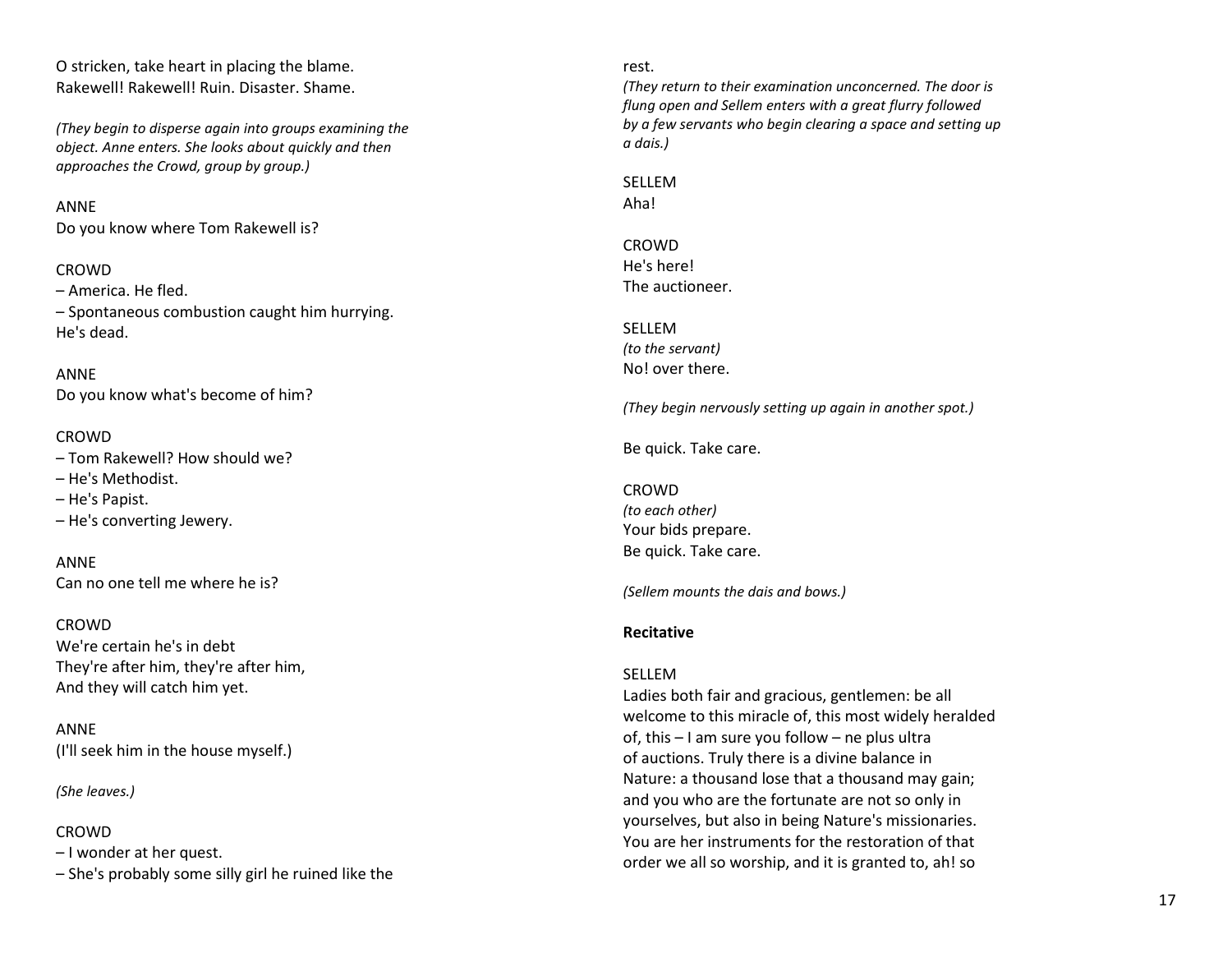few of us to serve.

*(He bows again. Applause.)*

Let us proceed at once. Lots one and two: which cover all objects subsumed under the categories: animal, vegetable and mineral.

*(During the following, Sellem is continuously on the move* , *indulging in elaborate by -play, holding up objects; servants are running on and off the dais with objects; the Crowd is eager and attentive.)*

#### **Aria**

Who hears me, knows me A man with value; look at this...

*(holding up the stuffed auk)*

What is it? Wit And Profit: no one, no one Could fail to conquer, fail to charm, Who had it by To watch. And who could not be A nimble planner, having this...

#### *(holding up a mounted fish)*

...before him? Bid To get them, get them, hurry!

La! come bid. Hmm! come buy. Aha! the auk. Witty, lovely, wealthy. Poof! go high! La! some more. Hmm! come on. Aha! the pike.

**CROWD** *(Various individuals in the Crowd begin to bid excitedly.)* One – two – three – five –

### **Bidding Scene**

CROWD, SELLEM Seven – eleven – fourteen – nineteen – twenty – twenty -three –

SELLEM Going at twenty-three... going... going...

*(He raps with his mallet.)* ... gone!

CROWD Hurrah!

**Aria** *(continuing)*

SELLEM *(holding up* a *marbl e bust)*

Behold it, Roman, moral. The man who has it. has it Forever, yes!

*(holding* up *a palm branch)*

And holy, holy, curing The body, soul and spirit; a gift of God's!

*(holding* up *various objects)*

And not to mention this or The other, more and more and – So help me – more!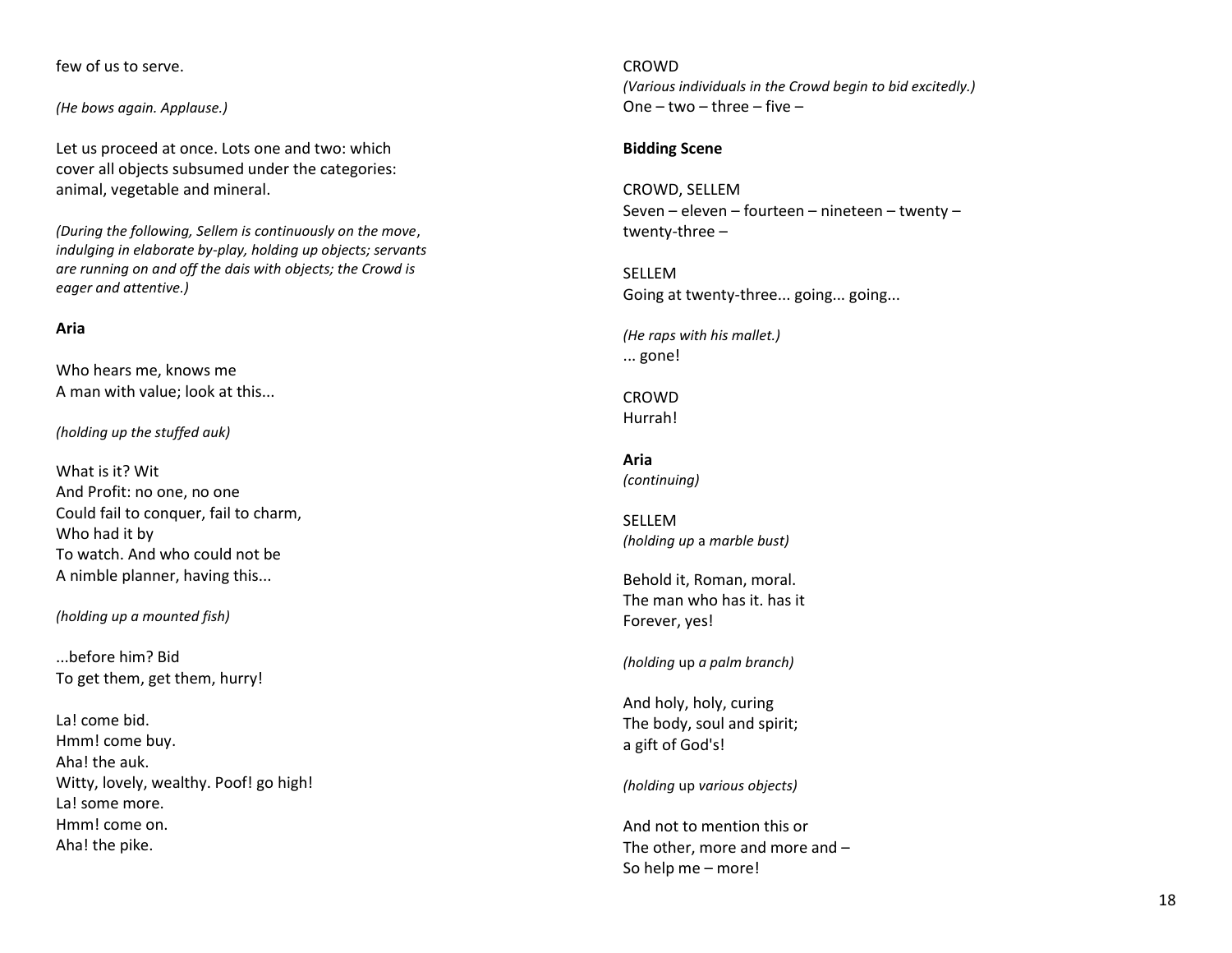### Then bid, o get them, hurry!

La! come bid. Hmm! come buy. Aha! the bust. Feel them, life eternal. Poof! go high! Lal some more. Hmm! come on. Aha! the palm.

CROWD *(bidding* as *before)* Four – six – nine – twelve –

## **Bidding Scene**

CROWD, SELLEM Fifteen – and a half – three quarters – sixteen – seventeen –

SELLEM Going at seventeen... going... going... …gone!

*(He raps with his mallet)*

**CHORUS** Hurrah!

### **Recitative**

SELLEM Wonderful. Yes, yes. And now for the truly adventurous**...**

*(walking over slowly to the covered Baba)*

**Aria** *(continued)*

An unknown object draws us, draws us near.

A cake? An organ? Golden Apple Tree? A block of copal? Mint of Alchemy? Oracle? Pillar? Octopus? Who'll see? Be brave! Perhaps an angel will appear.

La! come bid. Hmm! come buy. Aha! The it. This may be salvation. Poof! go high! La! be calm. Hmm! come on. Aha! the what.

### CROWD

*(bidding as before, but this time they get so excited that they almost drown out Sellem, and they begin fighting among themselves)*

Ten – twenty – twenty-five – thirty – thirty-one – thirty-two – thirty-three – thirty-five – thirty-seven thirty-eight – forty – forty-three – forty-five – forty-six – forty-eight –

## **Final Bidding Scene**

CROWD, SELLEM Fifty – fifty-five – sixty – sixty-one – sixty-two – seventy – ninety –

**SELLEM** ... going at ninety...

CROWD – hundred –

SELLEM ... going at a hundred... going... going... gone!

*(He raps with his mallet. In order to quieten the Crowd,*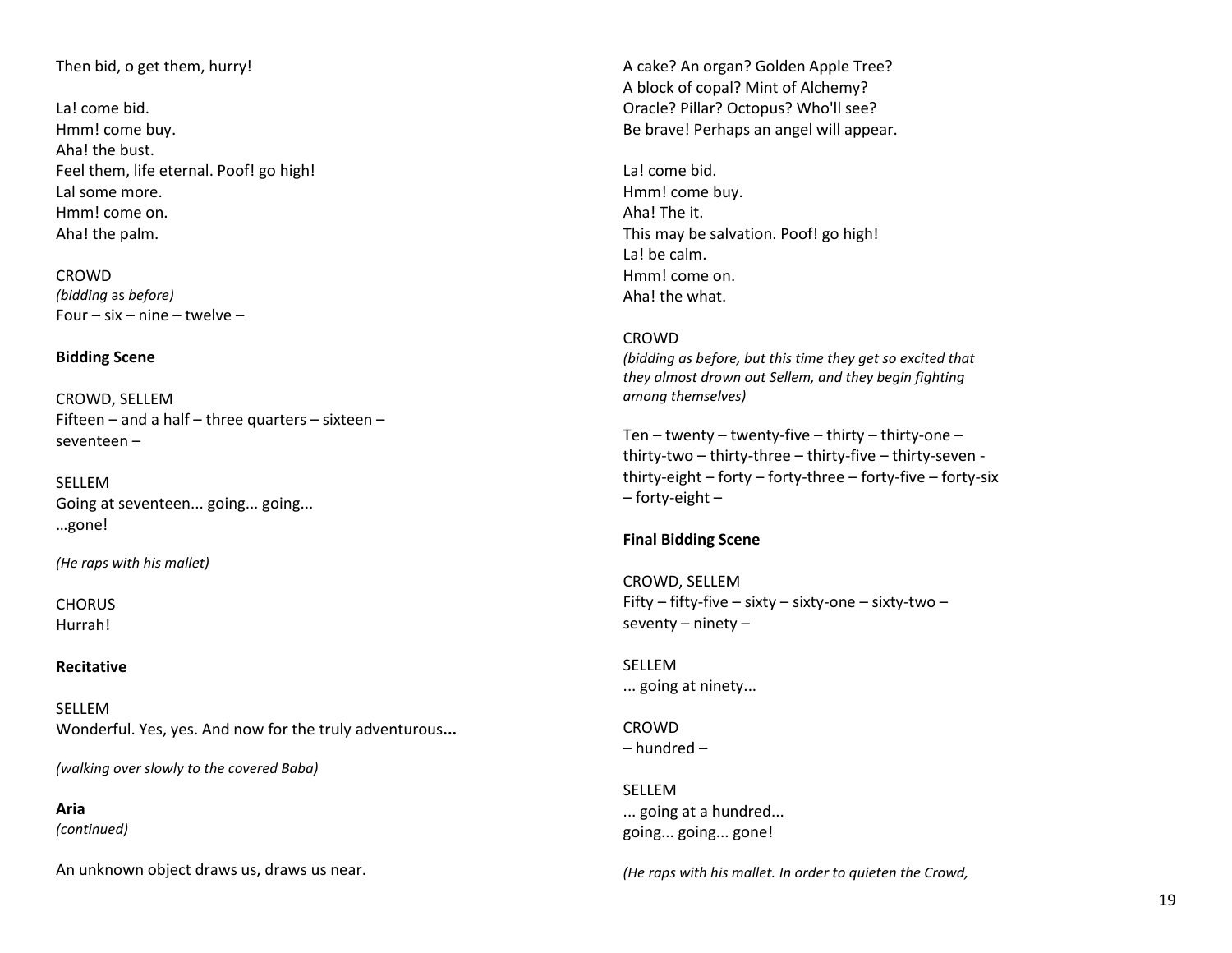*Sellem, as he shout s his last "gone, " snatches the wig off Baba's head. The effect quietens them immediately and she, for the moment completely impervious to her surrounding s, finishes the wo rd she began in the last scene.)*

### BABA

... ever.

*(She looks quickly around, snatches up a veil that is lying an the table, stands up indignantly and brushes herself off.)*

## **Aria**

Sold! Annoyed! I've caught you thieving!

If you dare Touch a thing, Then beware My reckoning; Be off, begone, desist: I, Baba, must insist Upon your leaving.

## CROWD

*(murmuring in the background)* It's Baba, his wife. It passes believing.

*(The voices of Rakewell and Shadow are heard giving a street - cry from out side.)*

RAKEWELL, SHADOW Old wives for sale, old wives for sale! Stale wives, prim wives, silly and grim wives! Old wives for sale!

## **Recitative**

CROWD Now what was that!

BABA (The pigs of plunder!)

ANNE *(entering)* Was that his voice?

SELLEM, CROWD What next, I wonder?

BABA (The milkmaid haunts me.)

ANNE Gone.

BABA *(after glancing abou t)* All I possessed Seems gone.

*(shrugging her shoulders)*

Well, well.

*(to Anne)* My dear!

ANNE His wife!

BABA His jest... No matter now. Come here, my child, to Baba. *(Anne goes over to her)*

SELLEM *(obviously under a strain)* Ladies, the sale... if you could go out.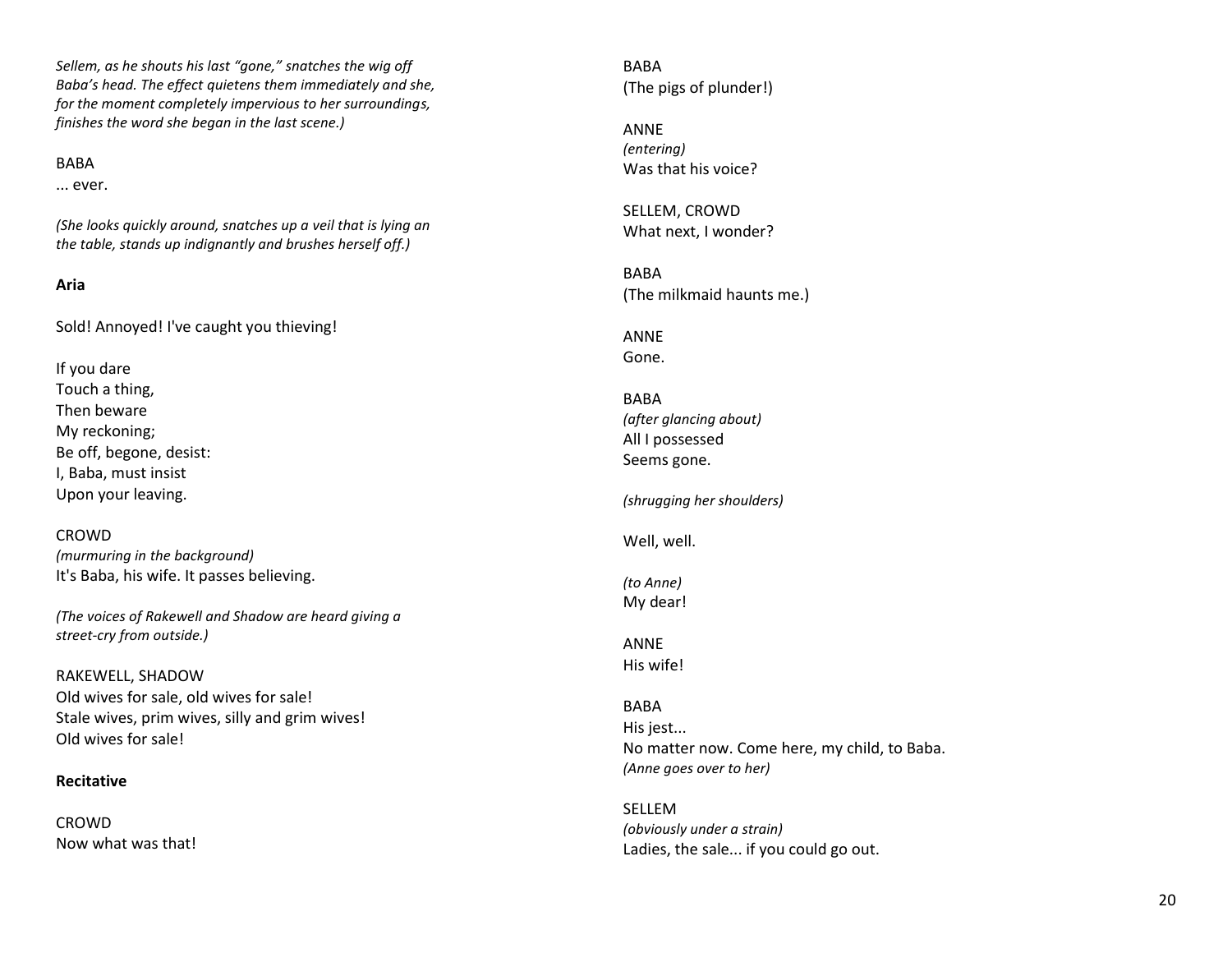## BABA *(impatiently)* Robber, Don't interrupt.

#### CROWD

*(to Sellem)* Don't interrupt or rail.

ONE VOICE A scene like this is better than a sale.

### **Duet**

## BABA

*(to Anne)* You love him, seek to set him right: He's but a shuttle -headed lad: Not quite a gentleman. nor quite Completely vanquished by the bad:

Who knows what care and love might do? But good or bad. I know he still loves you.

## ANNE

He loves me still! Then I alone In weeping doubt have been untrue.

O hope, endear my love, atone, Enlighten, grace whatever may ensue.

SELLEM, CROWD (GROUP I) He loves her.

GROUP II Who?

SELLEM, GROUP That isn't known. GROUP II He loves her still.

SELLEM, GROUP The tale is sad...

GROUP II ... if true.

## BABA

But good or bad, I know he still loves you. So find him, and his man beware! I may have made a bad mistake Yet I can tell who in that pair Is poisoned victim and who snake. Then go...

ANNE But where shall you...?

BABA *(lifting her hand* to *interrupt gently)*

My dear, A gifted lady never need have fear.

I shall go back and grace the stage Where manner rules and wealth attends.

*(with an all -inclusive gesture)*

Can I deny my time its rage? My self -indulgent intermezzo ends.

ANNE Can I for him all love engage, And yet believe her happy when love ends?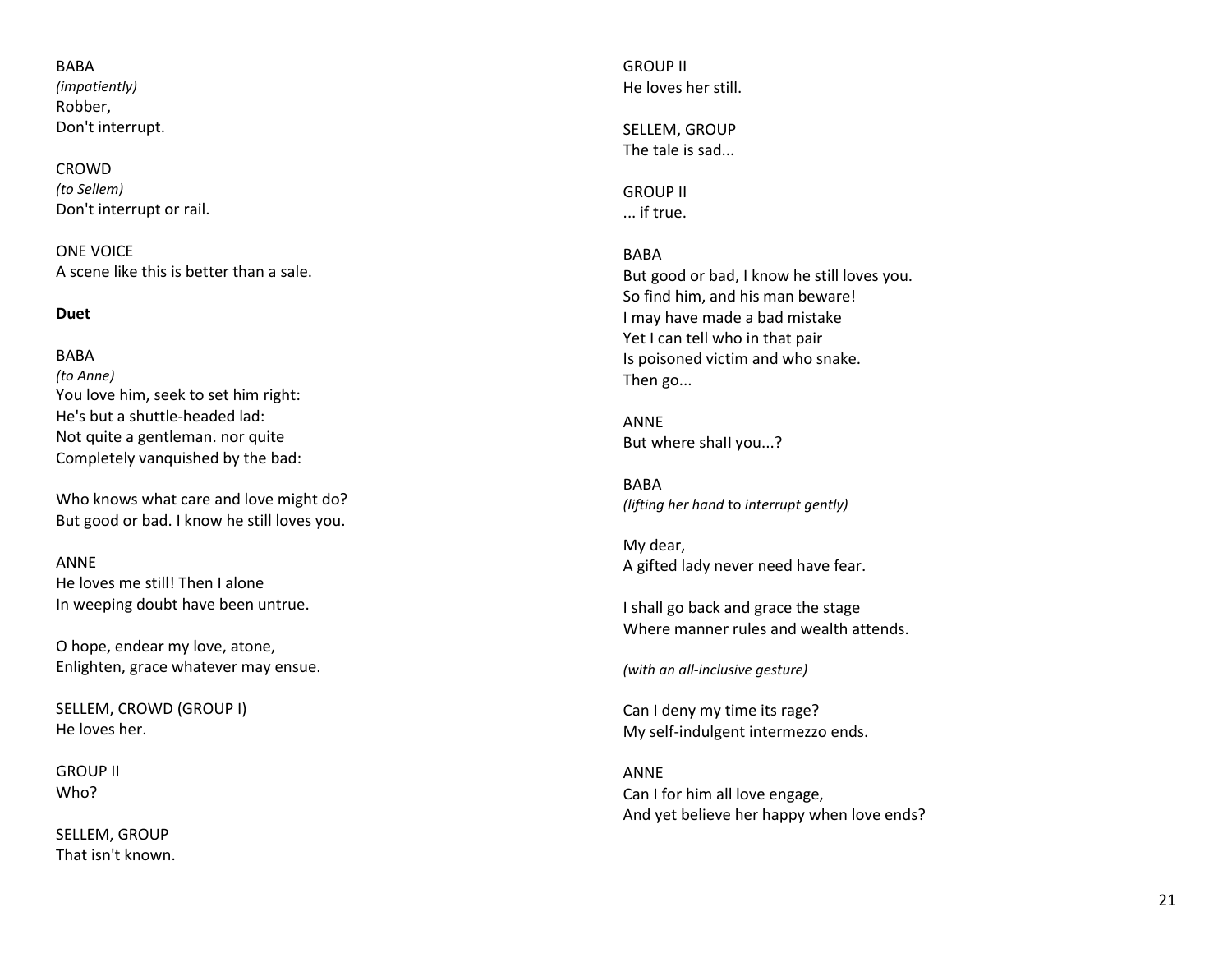BABA Can I deny, *etc.*

CROWD *(in differen t groups)*

- She will go back.
- Her view is sage.
- That's life.
- We came to buy,
- See how it ends.

## SELLEM

Money, farewell. Who'll buy? The auction ends. *(The voices of Rakewell and Shadow are again heard from the street. Everyone in the room pauses to listen.)*

## **Ballad Tune**

RAKEWELL, SHADOW If boys had wings and girl had stings And gold fell from the sky, If new -laid eggs wore wooden legs I should not laugh or cry.

ANNE It's Tom, I know!

BABA The two, then go!

SELLEM , CROWD The thief, below!

## **Stretto – Finale**

ANNE I go to him. O love, be brave, Be swift, be true, Be strong for him and save.

BABA Then go to him, In love be brave, Be swift, be true, Be strong for him and save.

SELLEM, CROWD They're after him. His crime was grave. Be swift if you Want time enough to save.

ANNE *(to Baba)* May God bless you.

BABA, SELLEM, CROWD Be swift if you Want time enough to save.

*(Anne rushes out.)*

**Ballad Tune** *(reprise)*

RAKEWELL. SHADOW *(offstage)* Who cares a fig for Tory or Whig? Not I, not I, not I.

BABA *(to Sellem, with lofty command)*

You! Summon my carriage!

*(Sellem, impressed in spite of himself and certainly forgetting that he came to auction off her carriage, bows, goes to*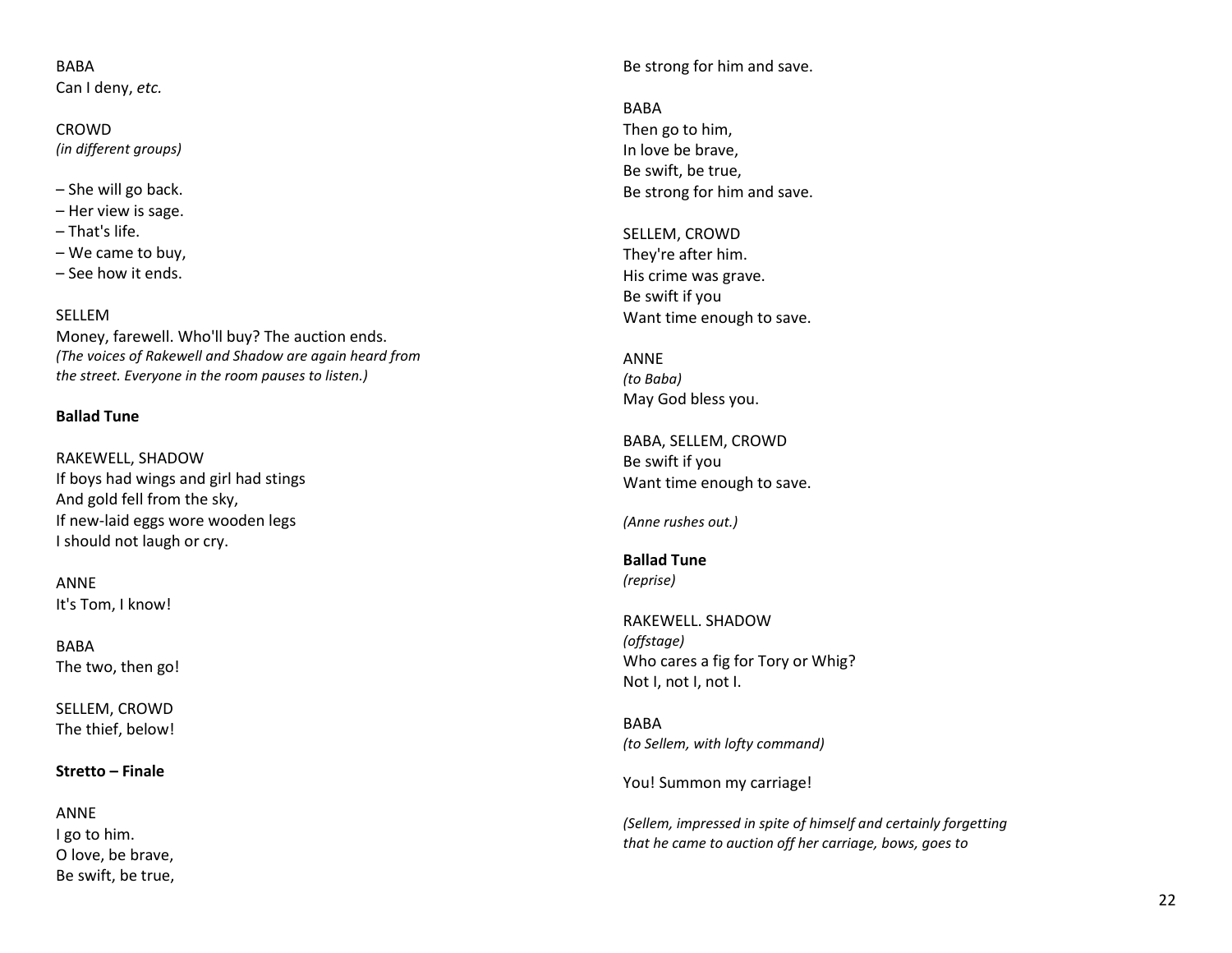#### *the door and opens it for her.)*

*(to the Crowd)* Out of my way!

*(They fall back and she starts out*. *At the door she pauses to remark:)* The next time you see Baba, you shall pay!

*(Grand exit of Baba)*

CROWD *(murmuring)* We've never been through such a hectic day.

## **SCENE 2**

*A starless night. A churchyard. Tombs. A newly dug grave, behind which a sexton's spade is leaning against a flat raised tomb. A yew tree on the right.*

### **Prelude**

*(Rakewell and Shadow enter, the former out of breath, the latter carrying a little black bag.)*

### **Duet**

RAKEWELL

How dark and dreadful is this place. Why have you led me here? There's something, Shadow, in your face That fills my soul with fear!

### SHADOW

A year and a day have passed away Since first to you I came. All things you bid, I duly did And now my wages claim.

#### RAKEWELL

Shadow, good Shadow, be patient; I am beggared as you know, But promise when I am rich again To pay you all I owe.

#### SHADOW

'tis not your money but your soul Which I this night require. Look in my eyes and recognise Whom, fool! you chose to hire.

*(pointing out the grave)*

Behold your waiting grave, behold Steel, halter, poison, gun.

*(taking the objects mentioned out of his bag)*

Make no excuse, your exit choose: Tom Rakewell's race is run.

RAKEWELL O let the wild hills cover me, Or the abounding wave. O why did an uncle I never knew Select me for his heir?

SHADOW The sins you did may not be hid. Think not your soul to save. It pleases well the damned in Hell To bring another there. Midnight is come: by rope or gun Or medicine or knife, On the stroke of twelve you shall slay yourself For forfeit is your life.

*(A clock begins to strike.)*

Count one, count two, count three, count four,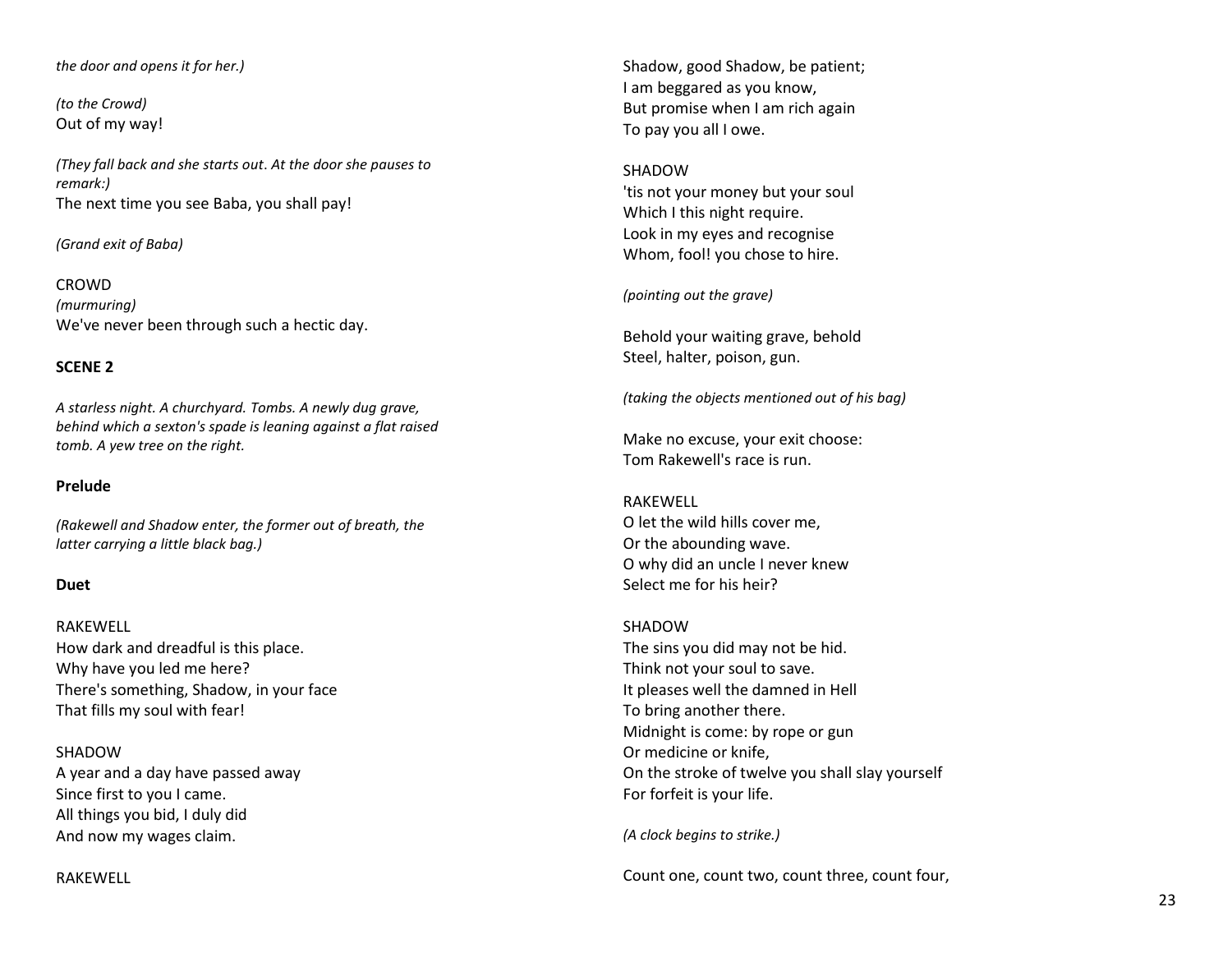Count five and six and seven...

RAKEWELL Have mercy on me, Heaven.

SHADOW Count eight...

RAKEWELL Too late.

SHADOW

No, wait.

*(He holds up his hand and the clock stops after the ninth stroke.)*

## **Recitative**

Very well then, my dear and good Tom, perhaps· you impose *a* bit upon our friendship; but Nick, as you know. is a gentleman at heart, forgives your dilatoriness and suggests a game.

RAKEWELL A game?

## SHADOW

A game of chance to finally decide your fate. Have you a pack of cards?

RAKEWELL *(taking a pack from his pocket)* All that remains me of this world – and for the next.

## SHADOW

You jest. Fine, fine. Good spirits make a game go well. I shall explain. The rules are simple and the outcome simpler still: Nick will cut three cards. If you can name them, you are free; if not...

*(pointing to the instruments* of *death)*

…you choose the path to follow me. You understand?

*(Rakewell nods.)*

Let us begin.

*(He shuffles the cards, places the pack in the palm of his left hand and cuts with his right holding then the portion with the exposed card toward the audience and away from Rakewell.)*

Defeated, mocked, again I sink In ice and flame to lie. But Heaven's will I'll hate and till Eternity defy.

*(looking at Rakewell)*

Your sins, my foe, before I go Give me some power to pain:

*(with a magic gesture)*

To reason blind shall be your mind; Henceforth be you insane!

*(He sinks slowly into the grave. The dawn comes up. It is spring. The open grove is now covered with a green mound upon which Rakewell sits smiling, putting grass on his head and singing to himself in a child -like voice.)*

RAKEWELL With roses crowned, I sit on ground; Adonis is my name, The only dear of Venus fair; Methinks it is no shame.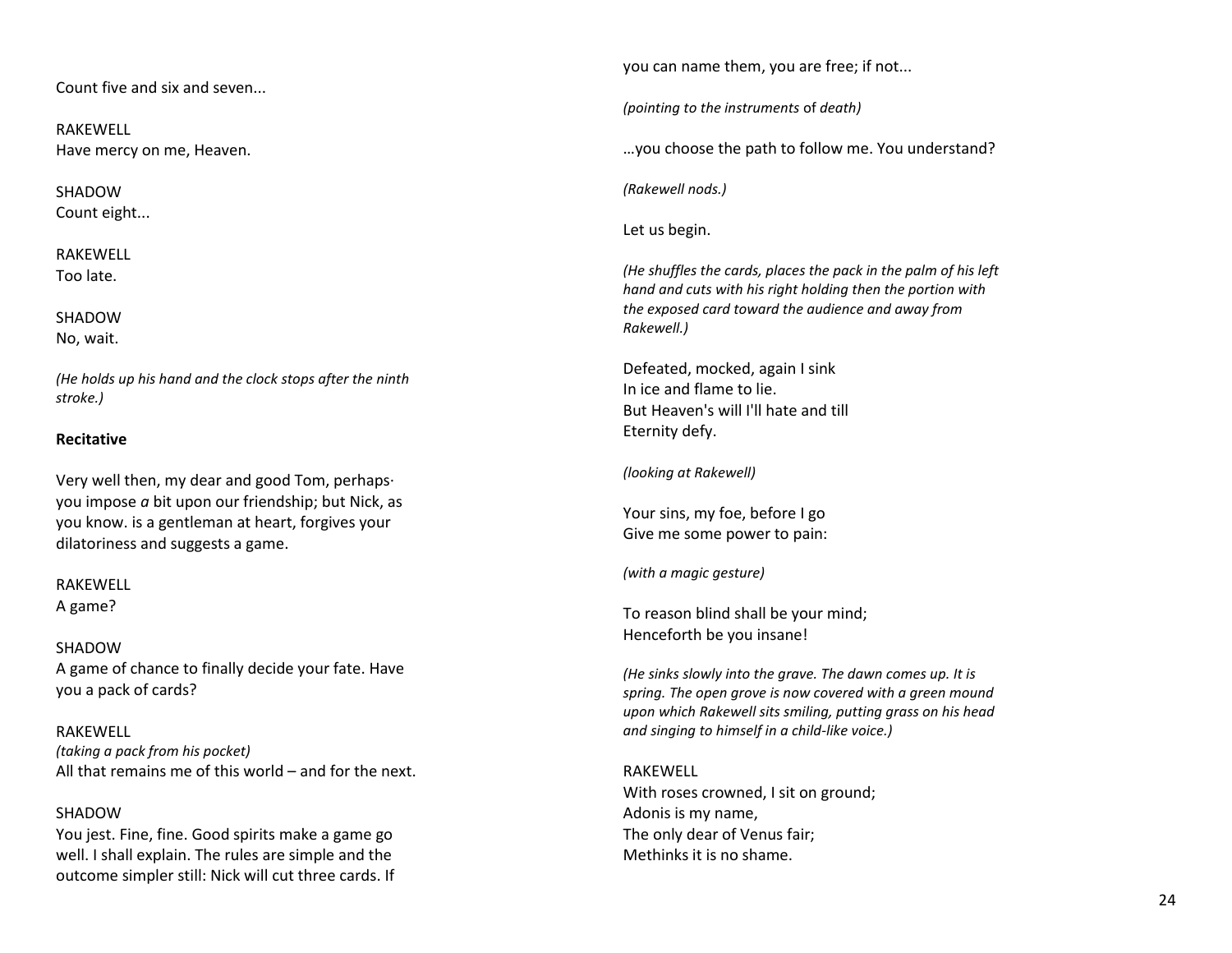## **SCENE 3**

*Bedlam. Rakewell stands facing a group of madmen who include a blind man with a broken fiddle, a crippled soldier, a man with a telescope and three old hags. Behind him, o n a raised eminence, a straw pallet.*

### **Arioso**

### RAKEWELL

Prepare yourselves, heroic shades. Wash you and make you clean. Anoint your limbs with oil, put on your wedding garments and crown your heads with flowers. Let music strike. Venus, queen of Love , will visit her unworthy Adonis.

## **Dialogue**

MADMEN Madmen's words are all untrue; She will never come to you.

RAKEWELL She gave me her promise.

MADMEN Madness cancels every vow; She will never keep it now.

RAKEWELL Come quickly, Venus, or I die.

*(Rakewell sits down on the pallet and buries his face in his hands. The madmen dance before him with mocking gestures.)*

## **Chorus – Minuet**

MADMEN Leave all love and hope behind. Out of sight is out of mind In these caverns of the dead.

In the city overhead Former lover, former foe To their works and pleasures go, Nor consider who beneath Weep and howl and gnash their teeth. Down in Hell as up in Heaven No hands are in marriage given, Nor is honour or degree Known in our society. Banker. beggar, whore and wit In a common darkness sit. Seasons, fashions. never change; All is stale yet all is strange; All are foes and none are friends In a night that never ends.

*(The sound of a key being turned in a rusty lock is heard.)*

Hark! Minos comes who cruel is and strong: Beware! Away! His whip is keen and long.

*(They scatter to their cells. The Keeper and Anne enter . Rakewell does not raise his head.)*

### **Recitative**

KEEPER *(pointing* to *Rakewell)*

There he is. Have no fear. He is not dangerous.

ANNE Tom! *(Rakewell still does not stir.)*

## KEEPER

He believes that he is Adonis and will answer to no other name. Humour him in that, and you will find him easy to manage. So , as you desire , I'll leave you.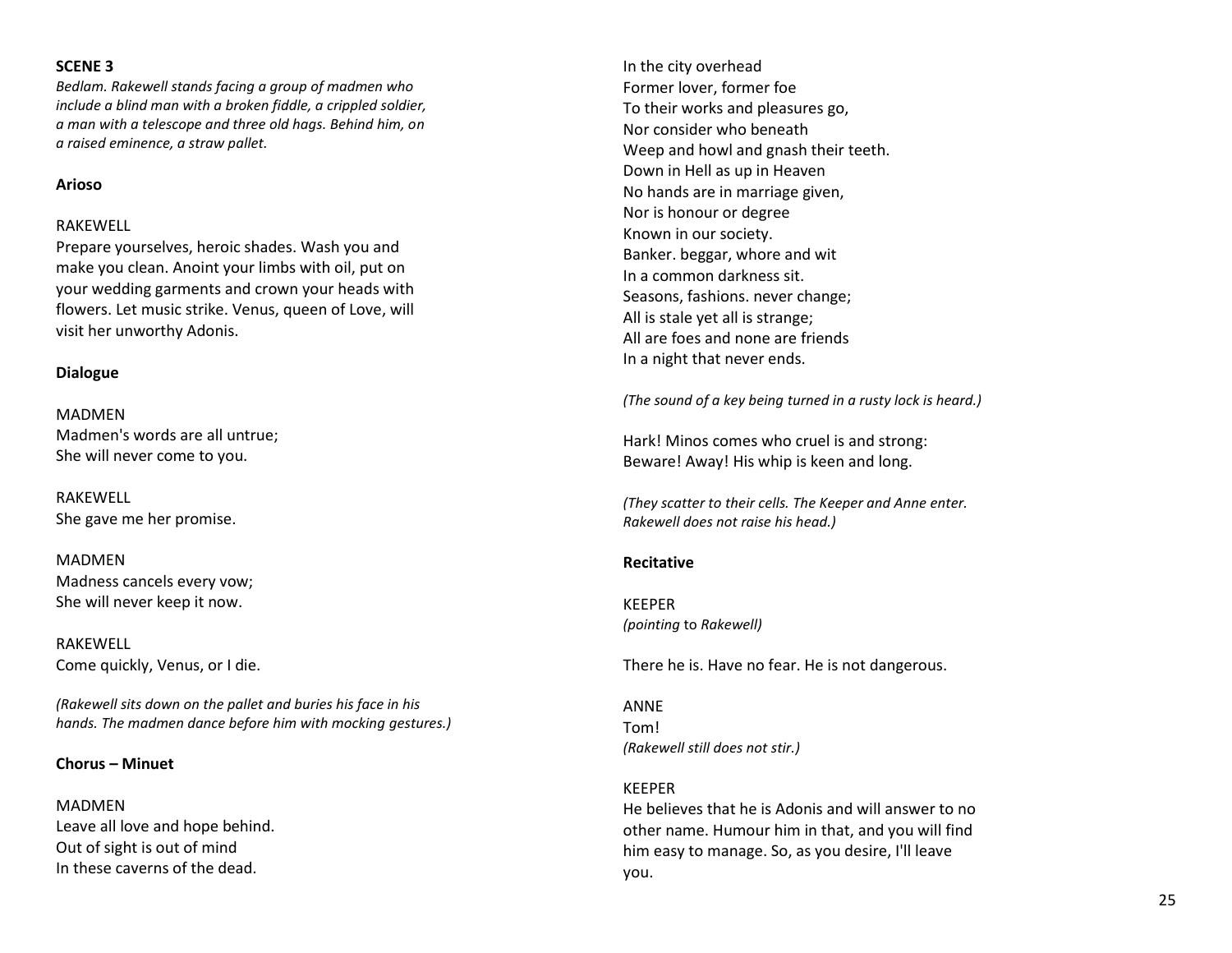ANNE *(giving him money)* You are kind.

## KEEPER I thank you. lady.

*(He leaves. Anne goes up and stands close to Rakewell, who still has not moved.)*

## RAKEWELL

My heart breaks. I feel the chill of death's approaching wing. Orpheus, strike from thy lyre a swan -like music, and weep, ye nymphs and shepherds of these Stygian fields, weep for Adonis, the beautiful, the young; weep for Adonis whom Venus loved.

*(He falls back on the pallet.)*

## **Mourning Chorus**

## **CHORUS**

Mourn for Adonis, ever young. Mourn for Adonis, Venus's dear. Weep, tread softly round his bier. Weep, for the dear of Venus.

## **EPILOGUE**

*(Before the curtain; house lights up. Enter Baba, Rakewell. Shadow, Anne and Trulove, the men without wigs, Baba without her beard.)*

## ALL

Good people, just a moment: Though our story now is ended, There's the moral to draw From what you saw Since the curtain first ascended. ANNE Not every rake is rescued At the last by Love and Beauty; Not every man Is given an Anne To take the place of Duty.

## BABA

Let Baba warn the ladies: You will find out sooner or later That, good or bad, All men are mad; All they say or do is theatre.

## RAKEWELL

Beware, young men who fancy You are Virgil or Julius Caesar, Lest when you wake You be only a rake.

**TRULOVE** I heartily agree, sir!

SHADOW Day in, day out, poor Shadow Must do as he is bidden. Many insist I do not exist. At times I wish I didn't.

ALL So let us sing as one. At all times, in all lands Beneath the moon and sun, This proverb has proved true, Since Eve went out with Adam: For idle hands And hearts and minds The Devil finds